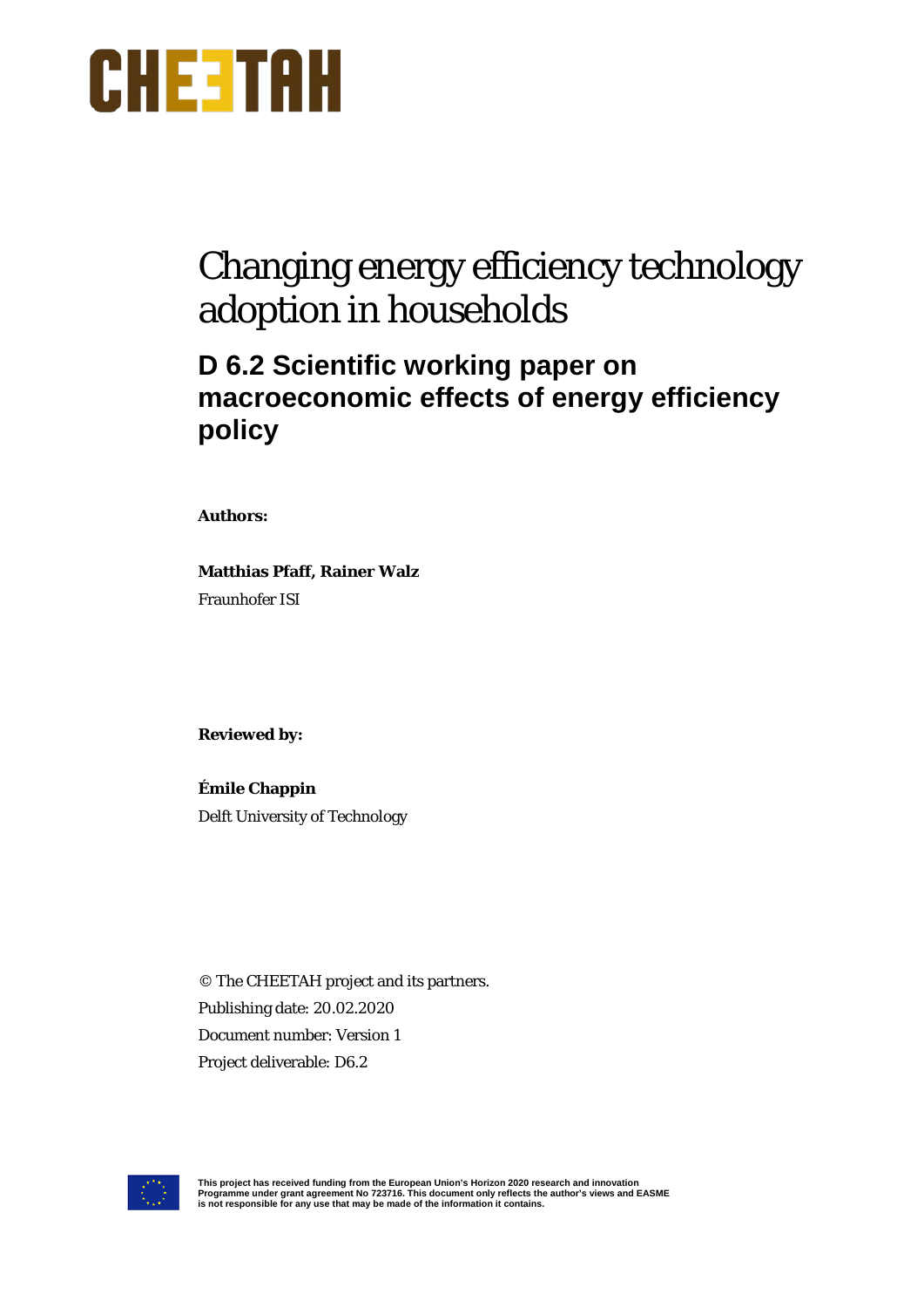

## Project partners

The project *Changing Energy Efficiency Technology Adoption in Households* (CHEETAH) is a three-year Horizon 2020 research project running from 2016 to 2019. It has the following project partners:



## *[www.CHEETAH-cheetah.eu/cheetah](https://www.briskee-cheetah.eu/cheetah/)*



This project has received funding from the European Union's Horizon 2020 research and innovation<br>Programme under grant agreement No 723716. This document only reflects the author's views and EASME<br>is not responsible for an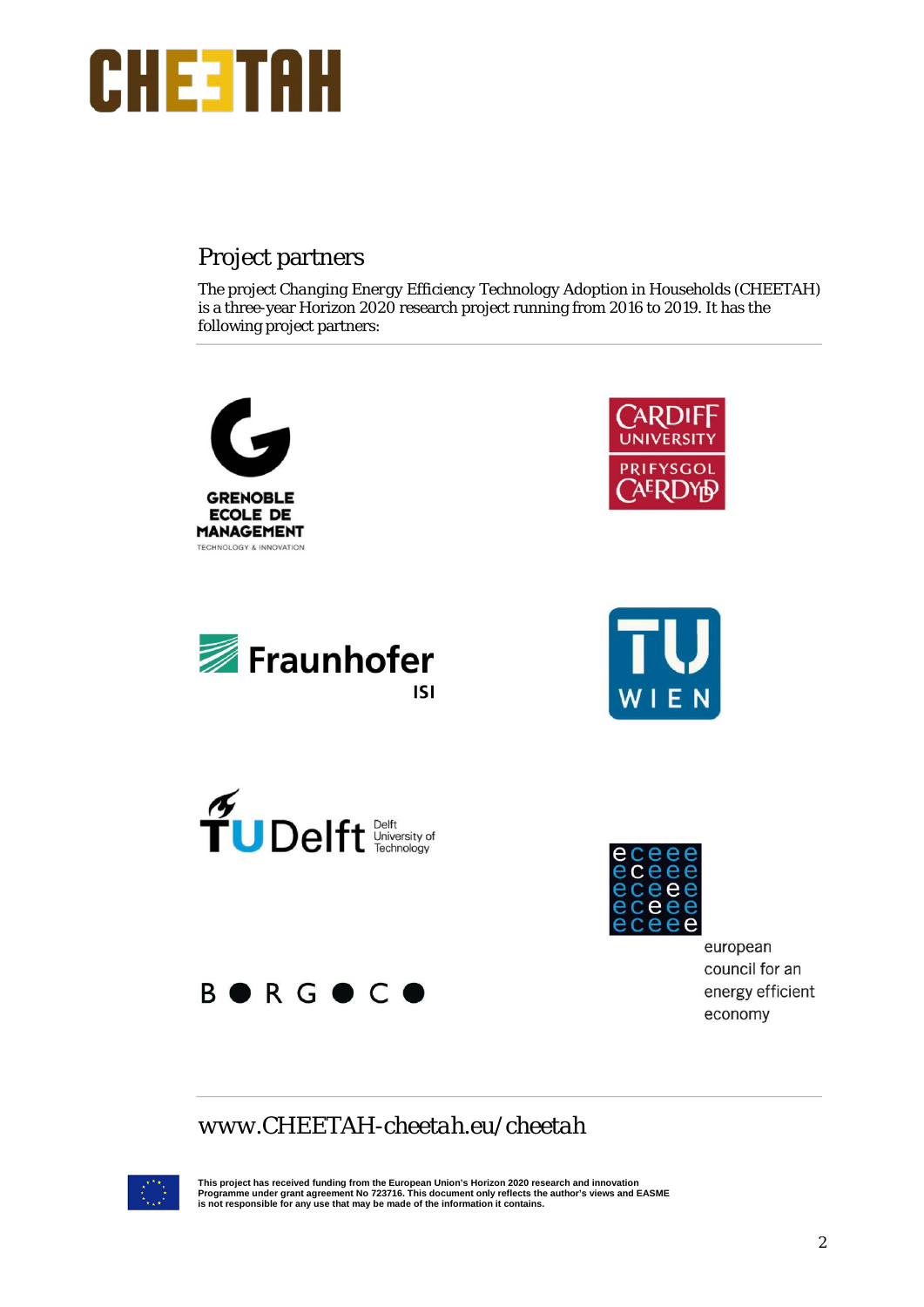# **Table of Contents**

| 1              |     |  |
|----------------|-----|--|
| $\overline{2}$ |     |  |
| 3              |     |  |
| 4              |     |  |
|                |     |  |
|                |     |  |
|                |     |  |
|                |     |  |
|                |     |  |
| $\mathbf 5$    |     |  |
|                |     |  |
|                |     |  |
| 6              |     |  |
|                |     |  |
|                |     |  |
|                |     |  |
|                |     |  |
| 7              |     |  |
|                |     |  |
|                | 1.1 |  |
|                | 1.2 |  |
|                | 1.3 |  |
|                | 1.4 |  |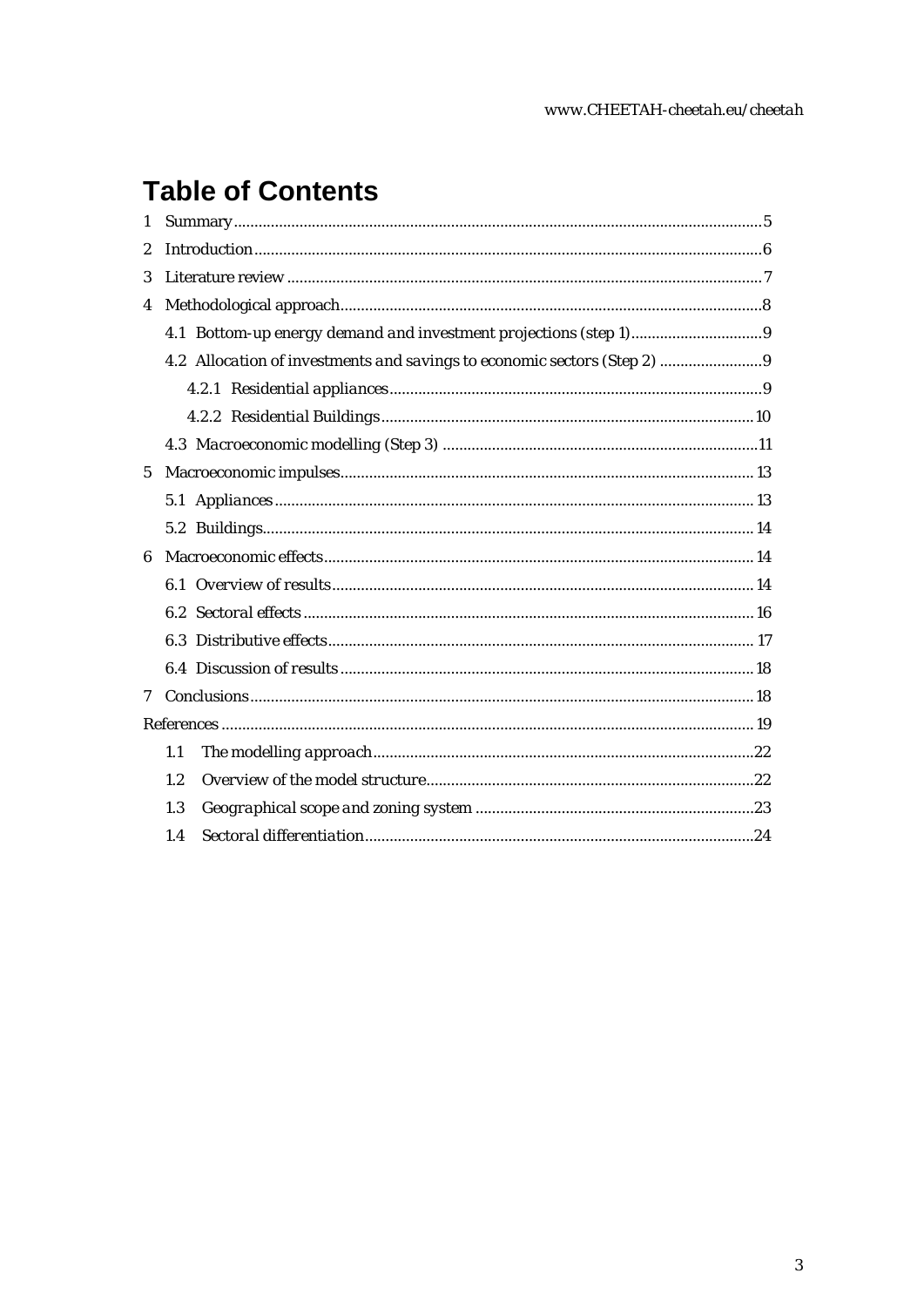#### *[www.CHEETAH-cheetah.eu/cheetah](https://www.briskee-cheetah.eu/cheetah/)*

# **Figures**

| Figure 3: Illustration of the impulse conversion for the macroeconomic modelling, own            |
|--------------------------------------------------------------------------------------------------|
|                                                                                                  |
| Figure 4: Relative yearly GDP and employment change (in full time equivalents, FTE) for EU 28    |
| in 2030 for the individual policy instrument scenario (S1) and the policy-                       |
|                                                                                                  |
| Figure 5: Relative sectoral FTE employment changes in the EU 28 for the S1 and the S2 scenario   |
|                                                                                                  |
| Figure 6: Relative changes to disposable incomes per quintile in the EU 28 for the S1 and the S2 |
|                                                                                                  |
|                                                                                                  |

# **Tables**

|               | Table 1: Effects resulting from investments and energy cost reductions for consumers of energy |
|---------------|------------------------------------------------------------------------------------------------|
|               |                                                                                                |
|               |                                                                                                |
|               | Table 3: Overview of differences in investments, energy expenditures and rebates related to    |
|               | appliances between individual policy instrument scenario (S1) and current-                     |
|               | policy scenario, and between policy-package scenario (S2) and current-                         |
|               |                                                                                                |
|               | Table 4: Overview of differences in investments, energy expenditures and rebates related to    |
|               | building technologies between individual policy instrument scenario (S1)                       |
|               | and current-policy scenario, and between policy-package scenario (S2) and                      |
|               |                                                                                                |
| Table 0-1:    | Summary of spatial categorizations used in different modules of ASTRA-                         |
|               |                                                                                                |
| Table $0-2$ : | Differentiation into 25 economic sectors in ASTRA-EC  25                                       |
| Table 0-3:    | Conversion factors from NACE Rev. 2 CPA 65 classification to ASTRA-EC                          |
|               |                                                                                                |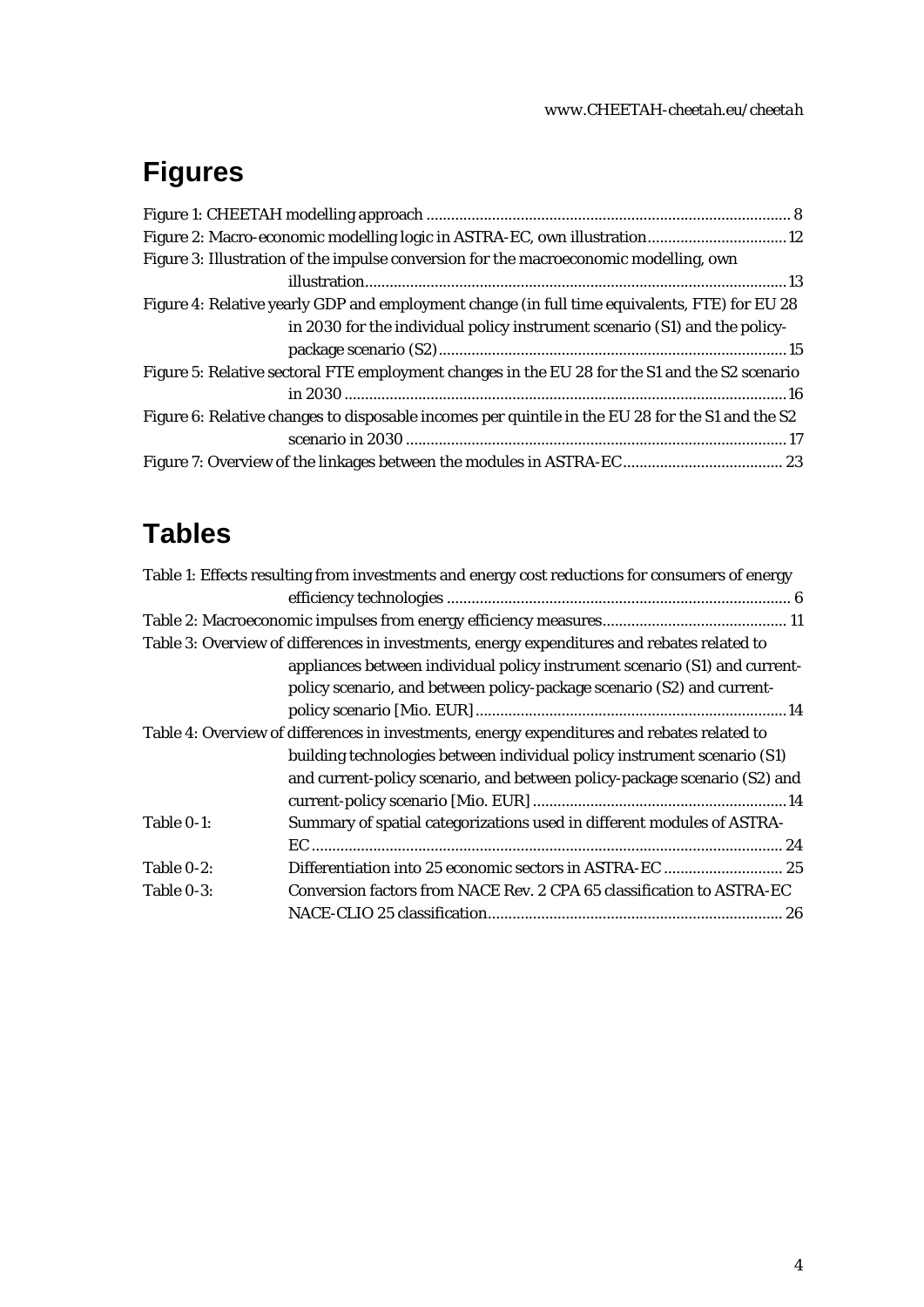## <span id="page-4-0"></span>**1 Summary**

Accelerating the adoption of energy efficiency technologies in households within the EU28 inevitably affects the overall economy. This working paper presents the results of the macroeconomic analysis within the CHEETAH project.

Estimating the macroeconomic effects of energy efficiency policy requires a detailed understanding of how the policy measures act on the micro level. The methodological approach applied in this analysis creates a coupling between the detailed bottom-up energy demand models Invert/EE-Lab (for buildings) and FORECAST (for appliances) with the macroeconomic system dynamics model ASTRA-EC. The coupling approach combines technology-based engineering knowledge in the relevant energy-using sectors with a macroeconomic perspective by taking advantage of the detailed data on technologies in the energy demand models, and of the dynamic input-output structure in the macroeconomic model.

The macroeconomic effects of the energy efficiency policy scenarios are analysed using a threestep methodology. In the first step, the investments and energy cost reductions induced in the scenarios are calculated using a detailed bottom up modelling approach. In a second step, the investments and savings are allocated to the affected economic sectors. In a third step, the macroeconomic impacts are calculated using the dynamic input-output based macroeconomic model ASTRA-EC.

The overall effect on GDP and employment on the European level is relatively small in both scenarios. Over the entire simulation period, average EU 28 GDP is 0.03% above the currentpolicies scenario in the individual policy instrument scenario (S1), and 0.05% above the currentpolicies scenario in the policy-package scenario (S2). The effects on employment are smaller with an increase of 0.01 % in both scenarios. In absolute terms, these changes equate to 5 billion  $\epsilon$  of additional EU 28 GDP per year in the S1 scenario and 8 billion  $\epsilon$  additional yearly GDP in the S2 scenario. The yearly changes in European employment are approximately 19.000 additional jobs in FTE in both scenarios.

On a sectoral level, it can be observed that manufacturing generally benefits from the investments in appliances and building technologies. The biggest accrue to the electronics sector. In contrast, the energy and minerals sectors (which also include fossil fuels) experience a small decline in value added and employment relative to the baseline scenario. The macroeconomic effects are also negative in some service sectors, due to the negative impulse on final consumption in the case of higher investment costs than energy savings.

The distribution of the macroeconomic effects are relatively uniform among different socioeconomic groups. Using disposable income as an indicator of different impacts per quintile, it can be shown that all quintiles experience a small relative increase in disposable income. This indicates that the efficiency measures portrayed in the modelling do not appear to have negative redistributive effects.

Taken together, the macroeconomic impacts of the scenarios show characteristics of an investment process, which one the one hand strengthens manufacturing industries but comes at the cost of temporarily reduced aggregate consumption. At the same time, the fiscal position of households is strengthened through energy savings that extend beyond the investment period.

The macroeconomic analysis has some caveats, including the types of impulses considered, the modelling time horizon and the assumptions regarding the crowding out of investments. Therefore, the results should be interpreted as a constituting a lower boundary of possible macroeconomic effects. In line with the literature, it can however be concluded that investments in energy efficiency are likely to have at least moderate positive macroeconomic impacts for the EU.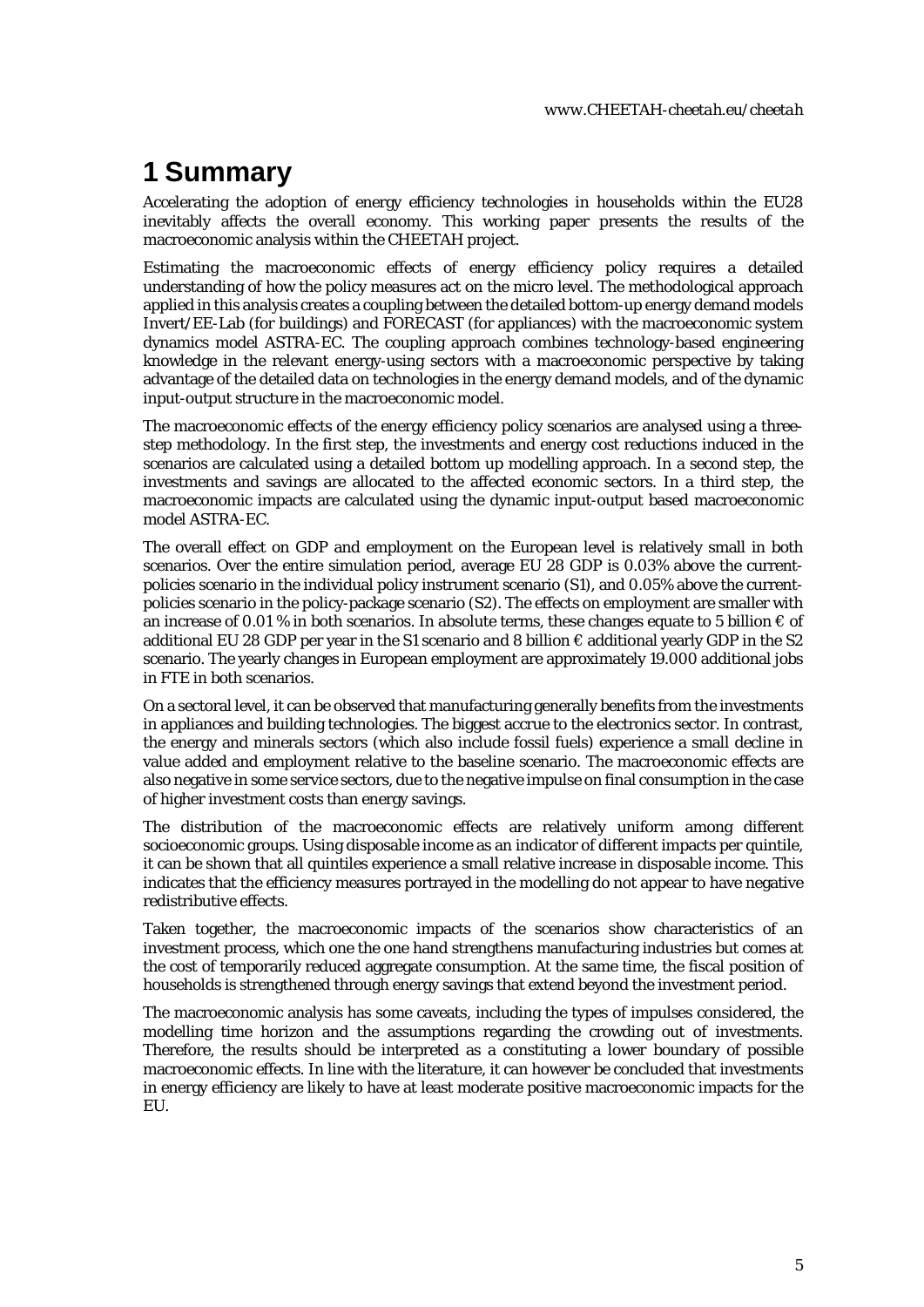# <span id="page-5-0"></span>**2 Introduction**

Energy efficiency is one of the main pillars of European climate and energy policy (European Commission 2010, 2011c, 2011d, 2011b, 2011a). Improving energy efficiency can also deliver a range of economic and social benefits to Europe (OECD/IEA 2012). Next to individual-level and sectoral benefits, such as increases in household incomes and the competitiveness of companies, energy efficiency may have desirable effects on GDP, employment, trade balances, and the security of energy supply.

In this working paper, the macroeconomic effects of energy efficiency measures in households in the EU-28 will be analysed. It is part of the project CHEETAH (*Changing Energy Efficiency Technology Adoption in Households*). The CHEETAH project has the objectives of providing evidence-based input to energy efficiency policy-making by investigating the role of household decision-making on three levels:

- 1. On the micro level, the project provides empirical evidence of household energyefficiency technology choices and responses to policy employing large-sample household surveys in eight EU member states and micro-econometric analyses based on stated preferences discrete choice experiments.
- 2. On the meso level, the project explores the impact of policies affecting household energy efficiency decision-making in the residential sector in Europe up to 2030. The project uses inputs from the micro-level analysis in order to improve the representation of investment decisions in energy demand modelling tools.
- 3. On the macro level, CHEETAH explores the long-term macroeconomic impacts of changes in micro-economic decision-making and of energy efficiency policy on employment, GDP and exports in the EU up to 2030.

Accelerating the adoption of energy efficiency technologies and services inevitably affects the whole economy through the following main effects (Walz and Schleich 2009; IEA 2014). On the one hand, macroeconomic effects result from increased investments in energy efficiency technologies and services. On the other hand, energy cost reductions arising from the reduction of energy demand lead to negative effects of the related sectors. If the energy costs savings surmount investments, additional demand effects are likely, and vice versa. These effects induce further macroeconomic effects, and also contribute to a change in the structural composition of the economy. Additionally, the reduction of energy demand lowers the dependence on imported fossil fuels, which has a positive impact on national trade balances. Changes in the structural composition of the economy also contribute to changing imports, and also lead to effects on the average labour intensity of the economy. The effects are described in Table 1.

<span id="page-5-1"></span>Table 1: Effects resulting from investments and energy cost reductions for consumers of energy efficiency technologies

| <b>Effects resulting</b><br>from investments               | Energy efficiency investments increase demand in sectors providing energy<br>efficiency technologies and services, leading to increased production and<br>employment in these sectors and the sectors related to them. Furthermore, it<br>enhances the chances of domestic producers to increase their technology<br>exports. |
|------------------------------------------------------------|-------------------------------------------------------------------------------------------------------------------------------------------------------------------------------------------------------------------------------------------------------------------------------------------------------------------------------|
| <b>Effects resulting</b><br>from energy cost<br>reductions | Energy savings reduce spending on energy, leading to reduced production<br>and employment in these sectors, and the sectors related to them.                                                                                                                                                                                  |
| <b>Effects resulting</b><br>from cost<br>differentials     | The differences between investment increases and energy cost reductions<br>may affect disposable income and thus consumption in economic sectors not<br>related to energy efficiency.                                                                                                                                         |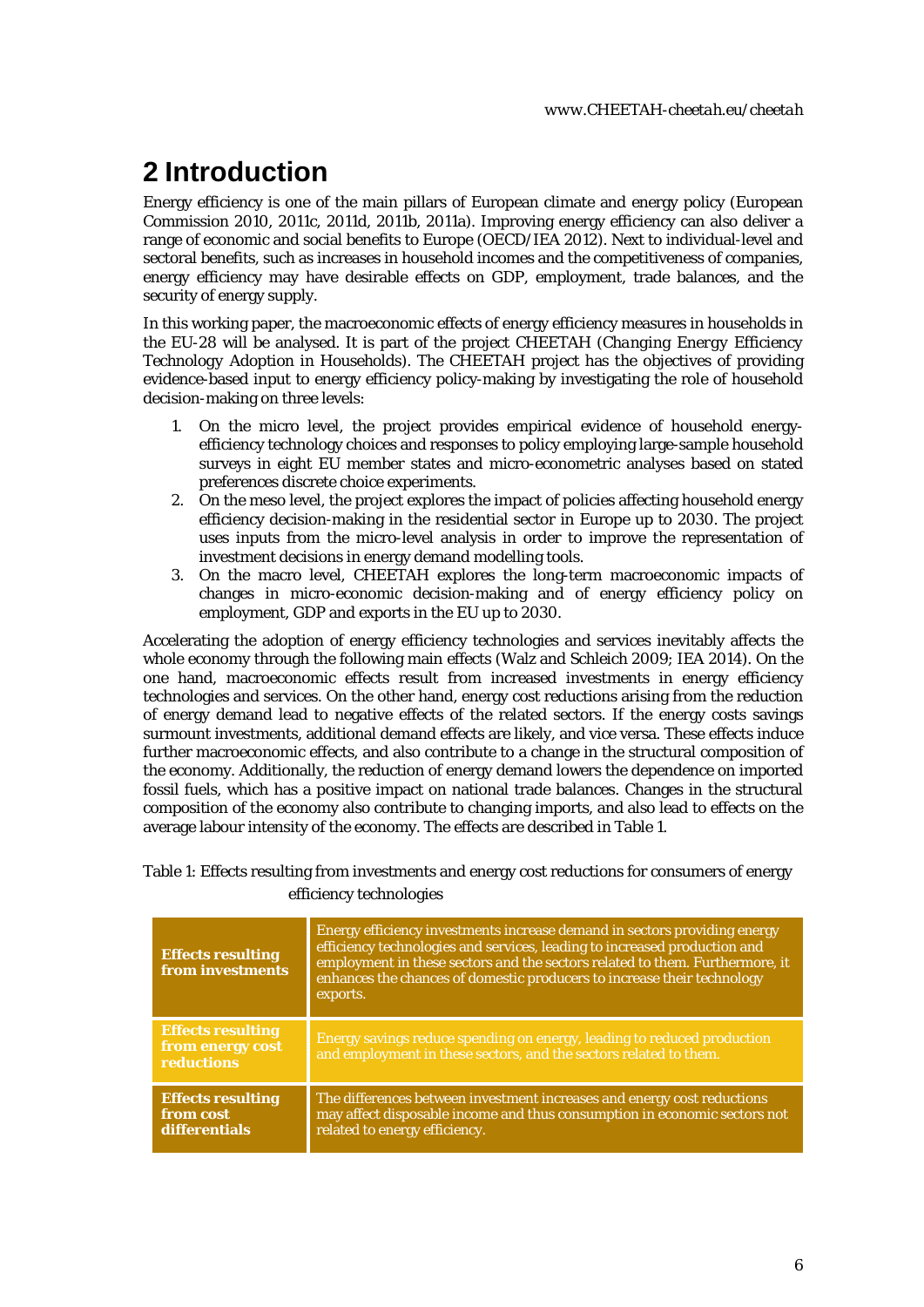| <b>Effects resulting</b>                                                     | Changes in production of investment and consumption goods lead to changes                                                                                                                     |
|------------------------------------------------------------------------------|-----------------------------------------------------------------------------------------------------------------------------------------------------------------------------------------------|
| from production                                                              | in income, which induce further multiplier effects, and lead to changes in the                                                                                                                |
| changes                                                                      | structural composition of the economy.                                                                                                                                                        |
| <b>Effects resulting</b><br>from changes in<br>the structural<br>composition | The economic sectors differ with regard to import shares and labour<br>intensity. Thus, structural sectorial change leads to changes in overall import<br>and labour intensity of an economy. |

The paper is structured as follows. In Chapter [3,](#page-6-0) an overview of the literature on macroeconomic effects of energy efficiency is provided. Chapter [4](#page-7-0) presents the methodological approach used for modelling the macroeconomic effects of energy efficiency improvements. Chapter [5](#page-12-0) summarizes the macroeconomic impulses generated from the energy demand projections of the energy demand models Invert/EE-Lab and FORECAST. The results of the macroeconomic analysis are presented in chapter [6,](#page-13-1) which closes with a discussion and interpretation of the results. A short conclusion is provided in Chapte[r 7.](#page-17-1)

## <span id="page-6-0"></span>**3 Literature review**

Energy efficiency has been widely studied on the micro level, whereas only a small number of studies have analysed the macroeconomic impacts of energy efficiency. The IEA (2014) provides a good overview of the multiple levels on which energy efficiency can have an impact. On the macro level, Integrated Assessment Models (IAMs) are often used to capture the multiple macroeconomic mechanisms unfolding in the wake of energy efficiency measures. Pollitt et al. (2016), using the macro-econometric E3ME model, expect overall positive impacts on GDP and employment in Europe, whereas a considerable negative impact is expected on extractive industries, specifically in EU Member States which heavily rely on these industries. In a global study on measures to close the 2020 emissions gap, Barker et al. (2015) find positive impacts of energy efficiency on GDP. Turner (2009), using a Computable General Equilibrium (CGE) model, finds positive GDP and employment effects of energy efficiency in the UK. Also concentrating on the UK economy and using the MDM-E3 model, Barker et al. (2007) find a positive development for GDP and employment until 2010 under energy efficiency policies.

A number of other reports do not base their studies on complex models but use other quantitative or qualitative methods for the evaluation of the macroeconomic impacts of energy efficiency. Mirasgedis et al. (2014) evaluate the impact of energy efficiency policies on the Greek building and construction sector and find evidence for significant employment benefits. However, they base these findings on the results of a relatively simple Input-Output Model. Furthermore, even though they account for positive benefits of energy cost savings reallocated to other consumer goods after the initial investment phase, they do not tackle the impacts that might happen during the investment phase if energy cost reductions are not high enough to compensate for investment expenditures. Saunders (2013) focuses on the fuel/GDP ratio by using a top-down theoretical macroeconomic model of a neoclassical growth variety to arrive at the qualitative conclusion that the increase in GDP due to a reduction in fuel consumption is most likely small. Croucher (2012) studies the impact of energy efficiency standards for the Southwestern States of America by using a qualitative method and discussing how these may be incorrectly estimated or even completely ignored within the literature. He finds evidence that the economic effects of energy efficiency are over-estimated. Energy efficiency standards tend to create jobs in relatively low-paid sectors (e.g. retail and service sector) which comes at the cost of a reduction of employment in higher paid job sectors (e.g. the utility sector). A review by the OECD/IEA (2012) comes to the conclusion that regarding the creation of jobs with a short lead time, energy efficiency has significant potential. Net improvement in this case can be traced back to energy efficiency programs through direct job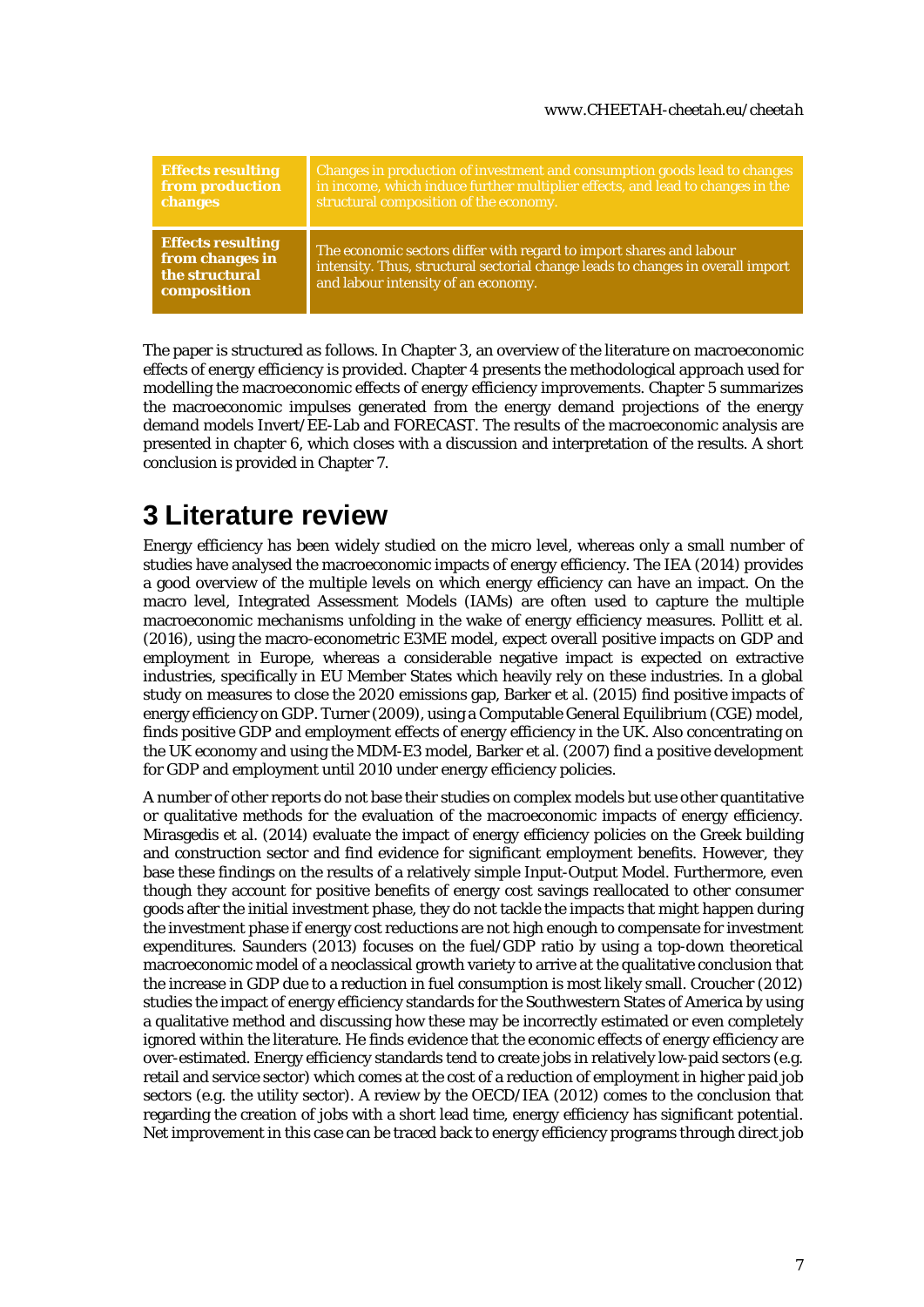creation and indirectly through consumer surplus spending. A reduced unemployment rate can additionally be beneficial for the national budget.

Previous meta-analysis of growth and employment effects of energy policies have shown that various factors are important when interpreting the results (see Walz and Schleich 2009). Among the most important ones are the level of no-regret-potentials, which drive down net costs for the economy, the assumptions about capital markets and macroeconomic situations, which influence the level of crowding out effects of investments, and the composition of the analysed economy, especially whether or not investment goods and energy are produced domestically or imported. Furthermore, the role of policy instruments plays an important role, especially if the energy policy is accompanied by a green tax reform, which lowers labour costs alongside reduced energy consumption, and allows for a substitution towards higher labour input. Finally, modelling characteristics play a role, e.g. the difference in results of CGE models compared to Keynesian econometric models.

## <span id="page-7-0"></span>**4 Methodological approach**

This section describes the methodological approach that is applied in the CHEETAH project for transferring the results from the energy demand modelling (WP 5) to the macroeconomic model ASTRA-EC, which is then used for the macroeconomic impact assessment (WP 6).



#### <span id="page-7-1"></span>Figure 1: CHEETAH modelling approach

Estimating the macroeconomic effects of energy efficiency policy requires a detailed understanding of how the policy measures act on the micro level. For example, policy measures that address investments in thermal insulation have an effect (among others) on the construction sector, whereas product policy measures have an impact on the sectors that produce such products. It is therefore necessary to evaluate the projected energy savings at a technologically detailed level. The methodological approach applied in the CHEETAH project creates a coupling between the detailed bottom-up energy demand models Invert/EE-Lab (for buildings) and FORECAST (for appliances) with the macroeconomic simulation model ASTRA-EC. The coupling approach combines technology-based engineering knowledge in the relevant energy-using sectors with a macroeconomic perspective by taking advantage of the detailed data on technologies in the energy demand models, and of the dynamic input-output structure in the macroeconomic model.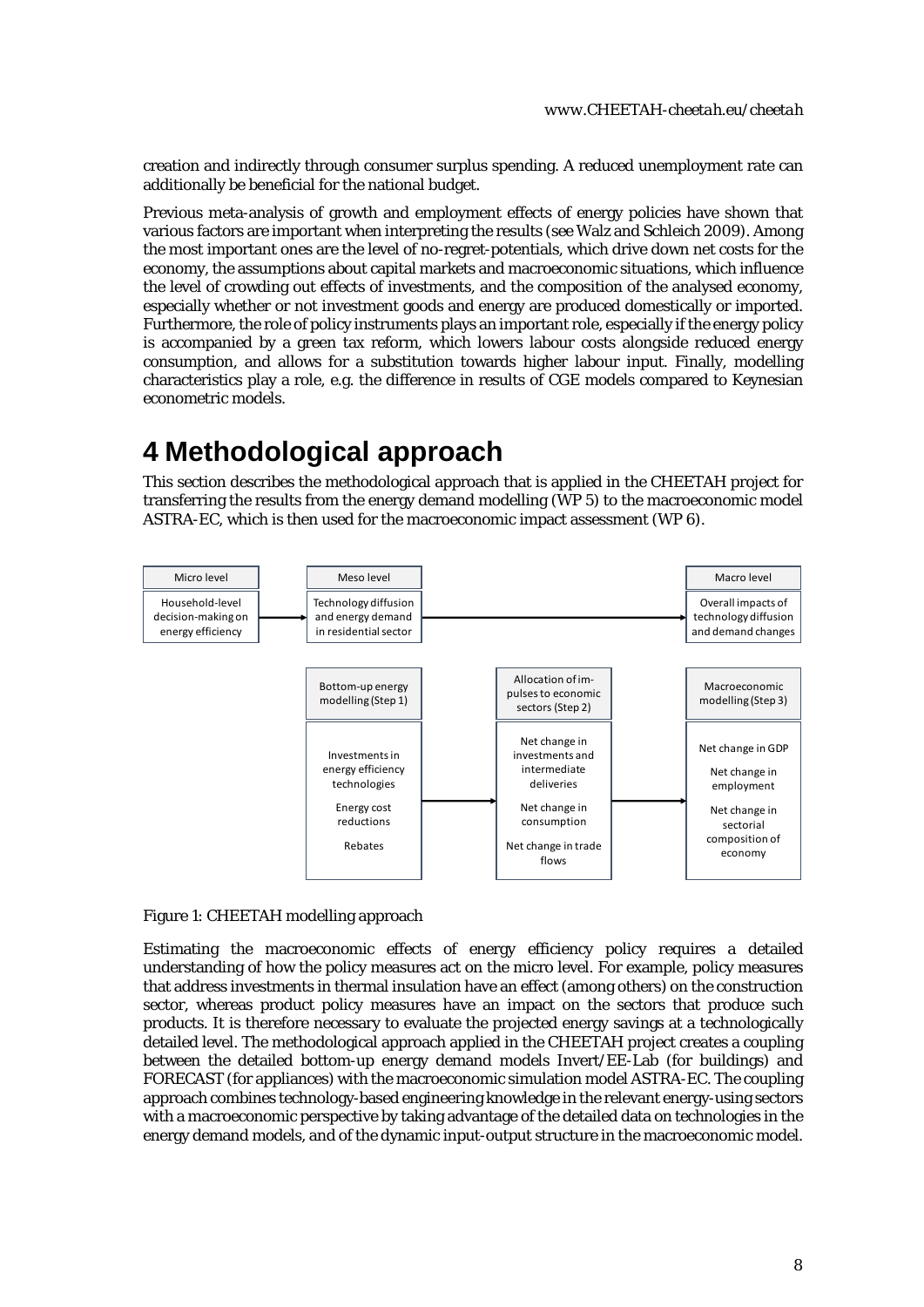The approach therefore addresses one of the shortcomings of macroeconomic modelling, which generally represents sector details, but does not support technology details (IEA 2014).

The macroeconomic effects of the energy efficiency policy scenarios generated in WP 5 of the CHEETAH project are analysed using a three-step methodology (see [Figure 1\)](#page-7-1). In the first step, the investments and energy cost reductions induced in the scenarios are calculated using a detailed bottom up modelling approach. In a second step, the investments and savings are allocated to the affected economic sectors. In a third step, the macroeconomic impacts are calculated using the dynamic simulation model ASTRA-EC. The methodological approaches that are applied in each of the three steps are outlined in the following subsections.

### <span id="page-8-0"></span>*4.1 Bottom-up energy demand and investment projections (step 1)*

The data on energy demand and investments are based on the scenarios presented in D 5.1 of the CHEETAH project, where energy demand projections are provided using bottom-up simulation models that capture the diffusion of energy efficiency technologies. The energy demand modelling platform FORECAST is used for projecting the investments in and energy demand of efficient residential appliances (see D 5.3). The modelling platform Invert/EE-Lab is used for projecting the energy demand of buildings and investments into energy efficiency technologies (see D 5.2).

The energy demand models include a detailed technology database and use a logit approach for modelling decision-making including observed barriers and heterogeneous expectations among decision makers (households or companies). The modelling approaches for the two policy scenarios include a mix of policy measures to support an accelerated diffusion of energy efficiency technologies, including minimum efficiency requirements and standardization, taxes, rebates and a range of information-based measures. Both approaches are enriched with information from an agent-based model developed within the CHEETAH project, which uses the results from a household survey in a select number of countries (developed within WP 4) in order to more accurately model household policy adoption under policy scenarios (see D 3.2).

### <span id="page-8-1"></span>*4.2 Allocation of investments and savings to economic sectors (Step 2)*

In order to transfer the outputs of the bottom-up modelling (WP 5) to the macroeconomic model ASTRA-EC (WP 6), the changes in investments, consumption, energy demand and rebates are allocated to the economic sector classification of the Input-Output tables used in ASTRA-EC. In the bottom up models, investments and energy savings are calculated considering individual energy efficiency measures and are not necessarily in the same sectoral classification as the economic sectors in the Input-Output tables. For each energy efficiency measure, it is therefore necessary to allocate the results from step 1 to the economic sectors of the Input-Output tables. Furthermore, it is necessary to determine the sectoral splits of the changes in the consumption bundle. The following sections outline how the results are transformed for residential appliances and residential buildings.

#### <span id="page-8-2"></span>**4.2.1 Residential appliances**

For residential appliances, the macroeconomic effects are driven by the (individual) investments in energy efficient appliances undertaken by consumers (whose investments are treated as consumption in national accounting, except for investments in the building infrastructure – see the following section) and the energy cost reduction for consumers. Both the investments and the energy cost reductions are included in the consumption vector, where the investments lead to increased consumption in sectors producing energy efficient residential appliances (electronics and electrical equipment). The energy cost reduction leads to decreased consumption in the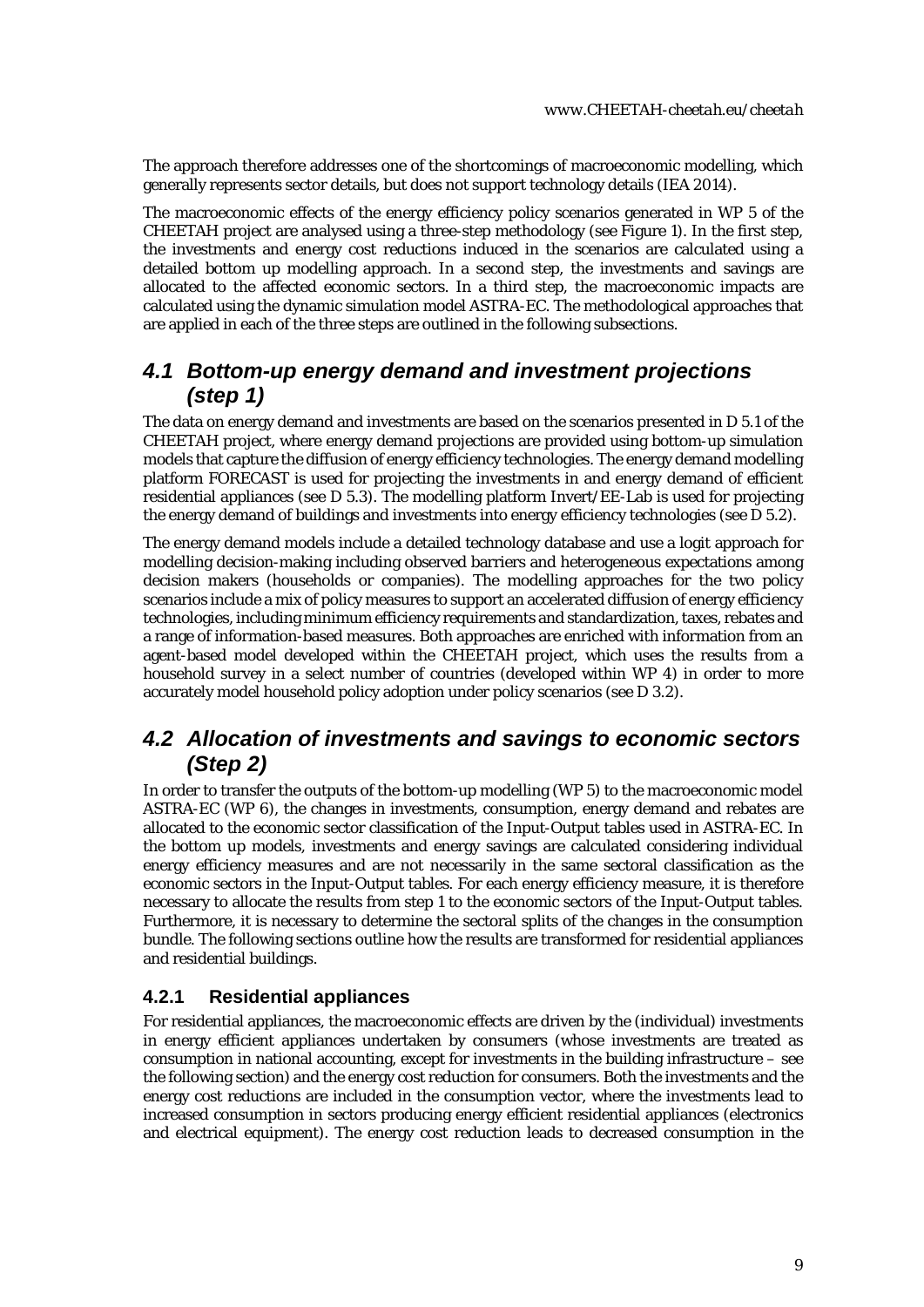electricity-providing sector (see [Table 2\)](#page-10-1). The consumption changes are not simply additive; assuming a fixed consumption budget, a compensating impulse equivalent to all bottom-up consumption changes is introduced and allocated to sectors according to historic shares. There, the level of aggregate consumption remains unchanged, though its composition does change. This distinction is important since we do not assume that bottom-up policies change the marginal propensity to consume.

### <span id="page-9-0"></span>**4.2.2 Residential Buildings**

For buildings, deriving the inputs for the macroeconomic modelling is more complex due to the variety of efficiency technologies. The energy efficiency technologies can be split up into three broad categories: building envelope (i.e. thermal retrofits), smart thermostats and heating, ventilation and air conditioning (HVAC) technologies. The HVAC technologies are further split up into the following types:

- 1. Fossil
- 2. Biomass
- 3. Heat pumps
- 4. District Heating
- 5. Electric Heating
- 6. Solar Thermal

The energy efficiency investments of private home owners enter the input-output module of the macroeconomic model through the investment vector, where the elements corresponding to the sectors producing the efficiency technologies and providing services related to the installation of these technologies increase. As stated in the previous section, private households' expenditures are entirely contained in the consumption vector with the exception of investments in the building infrastructure, which are portrayed by the investment vector. The resulting energy savings, on the other hand, are portrayed by a decrease in the element of the consumption vector corresponding to the energy sector. The investments in thermal retrofits, smart thermostats and efficient HVAC technologies are typically financed through varying combinations of rebates, credits, and private capital. In the case of rebates received by private households, government expenditures are modelled to rise. Credit financing increases the consumption vector element corresponding to the financial sector (see [Table 2\)](#page-10-1). The reduced savings level and the increased value of the buildings are not considered in the model. Similar to the appliance case, the level aggregate consumption is assumed to remain unaffected by the efficiency policies; only the structure of consumption changes.

Energy efficiency investments of private landlords are also represented by increasing the investment vector elements corresponding to the sectors producing the efficiency technologies and credit services. The energy cost reduction of the tenant is represented by decreasing the element of the consumption vector corresponding to the energy sector. The financing of private landlords' investments is portrayed in the same way as that of private home owners. Similar to the case of residential appliances, the investments in smart thermostats and HVAC technologies and corresponding energy savings do not lead to a change in aggregate final demand but merely a shift between consumption purposes.

Commercial landlords for residential buildings: even though a fraction of the residential buildings are owned by companies, housing associations or housing cooperatives (in Germany, about 35 % of all rented properties), this distinction is not made in the CHEETAH project due to a lack of data. Energy efficiency investments of the housing industry and residential building cooperatives would also be represented by increasing the element of the investment vector that corresponds to the sectors producing efficiency technologies as well as related services. The energy savings of the tenant (private household) would be represented by decreasing the value of the consumption vector element corresponding to the energy sector, analogous to tenants of private landlords. Also analogous to private landlords, the energy efficiency investments are typically financed through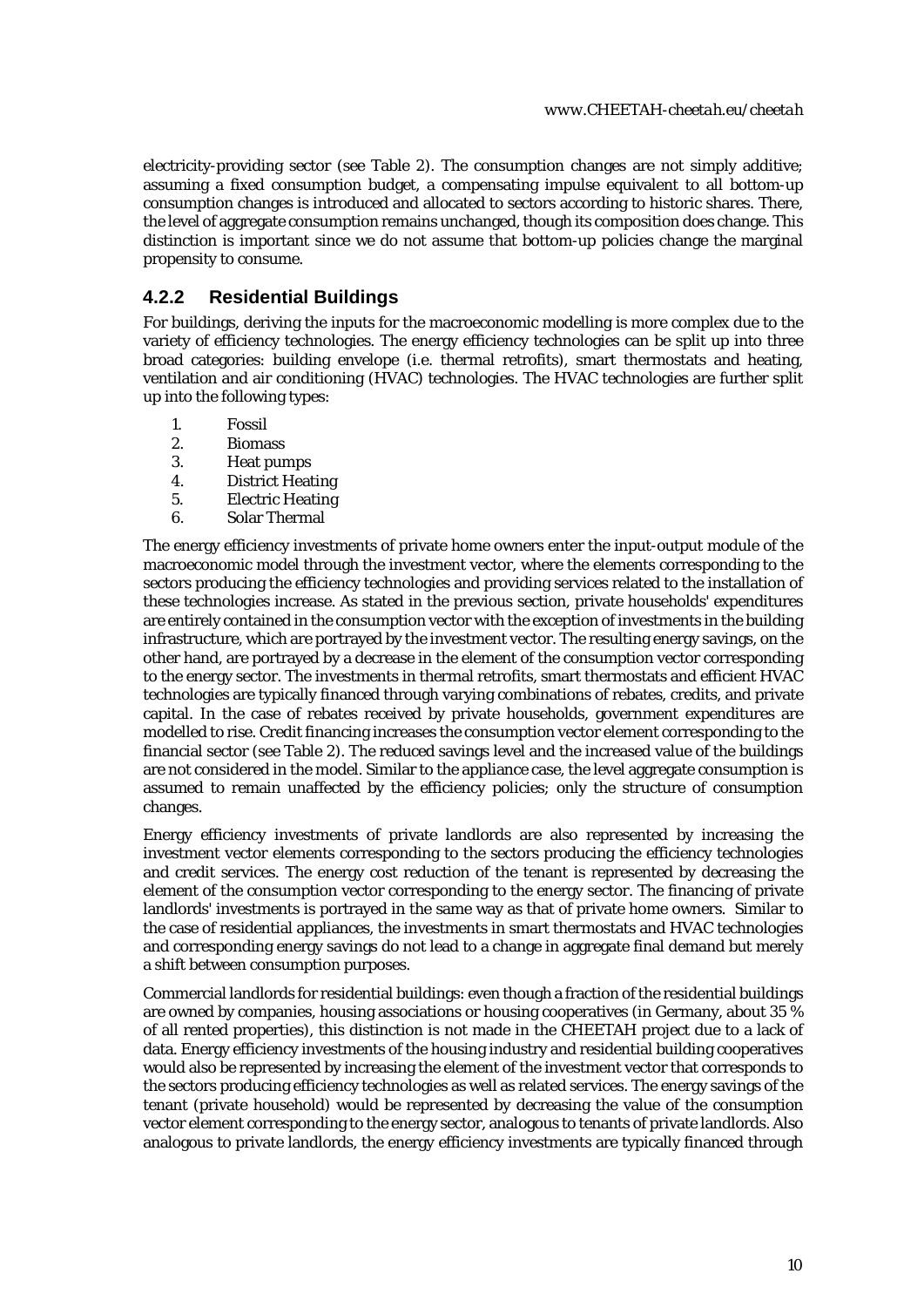varying combinations of rebates, credits, and retained earnings. The difference between private and commercial landlords therefore only lies in a slightly differing portrayal of investments and rebates, which is assumed not to have a large influence on the aggregated macroeconomic effects.

| <b>Drivers for</b><br>macroeconomic<br>effects          | <b>Representation in</b><br>macroeconomic<br>model | <b>Relevant sectors</b>                                                                                                       | <b>Effects</b>  |
|---------------------------------------------------------|----------------------------------------------------|-------------------------------------------------------------------------------------------------------------------------------|-----------------|
| Investments in<br>building technologies                 | <b>Investment vector</b>                           | Minerals, chemicals, metal<br>products, industrial machines,<br>electronics, plastics, construction,<br>other market services | <b>Increase</b> |
| <b>Investments in</b><br>energy efficient<br>appliances | <b>Consumption vector</b>                          | Electronics, electrical equipment                                                                                             | <b>Increase</b> |
| <b>Energy savings</b>                                   | <b>Consumption vector</b>                          | <b>Energy</b>                                                                                                                 | <b>Decrease</b> |
| <b>Financing</b>                                        | <b>Consumption vector</b>                          | <b>Banking and insurance</b>                                                                                                  | <b>Increase</b> |

<span id="page-10-1"></span>Table 2: Macroeconomic impulses from energy efficiency measures

## <span id="page-10-0"></span>*4.3 Macroeconomic modelling (Step 3)*

The macroeconomic simulation model ASTRA-EC is at the core of the macroeconomic analysis in WP 6 of CHEETAH. ASTRA-EC is a System Dynamics model and emphasizes dynamic interactions, the integration of differences in short- and long-run effects and an explicit modelling of supply-side restrictions. At its core is an input-output module model portraying 25 economic sectors (see Appendix for a list of the sectors).

[Figure 2](#page-11-0) provides a schematic illustration of the modelling logic of ASTRA-EC and shows how the main policy impacts derived from the energy demand models (WP 5) flow into the macroeconomic modelling in WP 6. As outlined in the previous section, the energy efficiency measures covered in the energy demand models lead to changes in investments (e.g. investments in energy efficiency technologies) and consumption (e.g. reduced energy demand). As indicated in [Figure 2,](#page-11-0) these bottom-up impulses are integrated in ASTRA-EC mainly by changing the investment demand and consumption vectors. Consumption (together with investment, government expenditures and exports) forms the second quadrant of input-output tables, which is equivalent to final demand. The latter represents the demand side of the economy. It is complemented by the supply side, which is fed by capital, labour and technological progress, representing the production potential of the economy. Gross Domestic Product (GDP) is derived by balancing both the supply and the demand sides of the economy. GDP growth initiates further growth in consumption, triggering investments to meet this new consumption demand. These feedback effects between GDP, income, consumption, investments and again GDP are a key feature of ASTRA-EC and allow for the modelling of induced effects of the implementation of energy efficiency measures. Taking into account these induced effects is particularly important when modelling the long-term macroeconomic effects of energy efficiency policies. A more detailed description of ASTRA-EC can be found in the Appendix.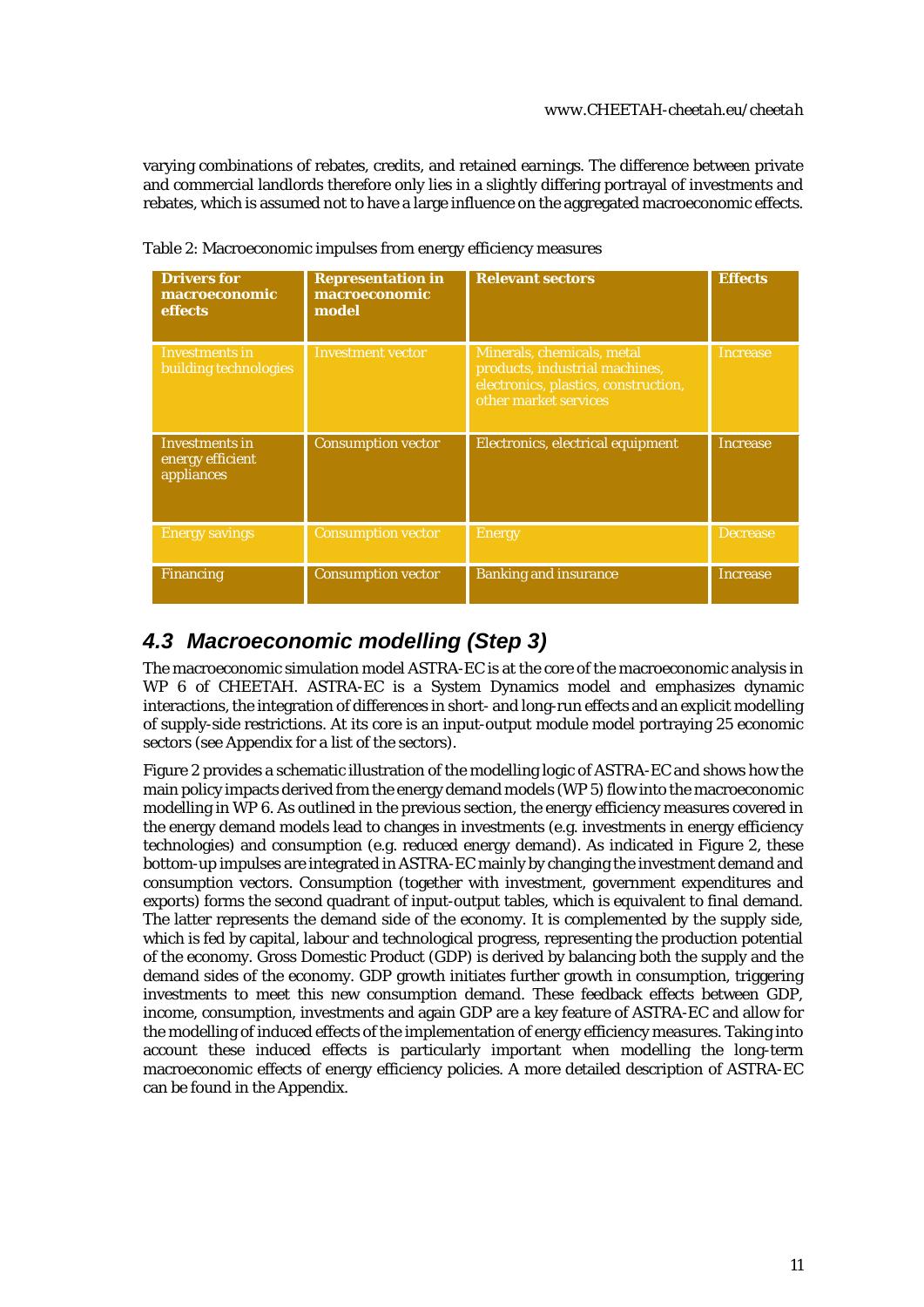

<span id="page-11-0"></span>Figure 2: Macro-economic modelling logic in ASTRA-EC, own illustration

The impulses derived from the bottom-up energy demand models are implemented in ASTRA-EC in the following manner (cf. [Figure 2\)](#page-11-0):

- Consumption changes due to investments in appliances are implemented as relative changes to the baseline scenario in the consumption vector without changing overall consumption. This affects the elements of the consumption vector corresponding to the sectors producing energy efficient appliances.
- Investment changes due to investments in efficient heating technologies for buildings are implemented as relative changes to the baseline scenario in the investment vector without changing the overall level of final demand. The changes in the investment vector apply to sectors that produce energy efficient building technologies.
- In private households, energy is regarded as a consumption good and a reduction of energy demand is applied as a reduction in the consumption vector. The only affected sector is the energy sector.
- Rebates are applied to the government sector and thus change government consumption and the government budget. The positive consumption impulse counteracts the consumption normalisation outlined in Section [4.2](#page-8-1) by re-increasing overall consumption at the level of the rebates. However, higher government expenditures may induce a crowding out effect due to government borrowing or increase in revenues.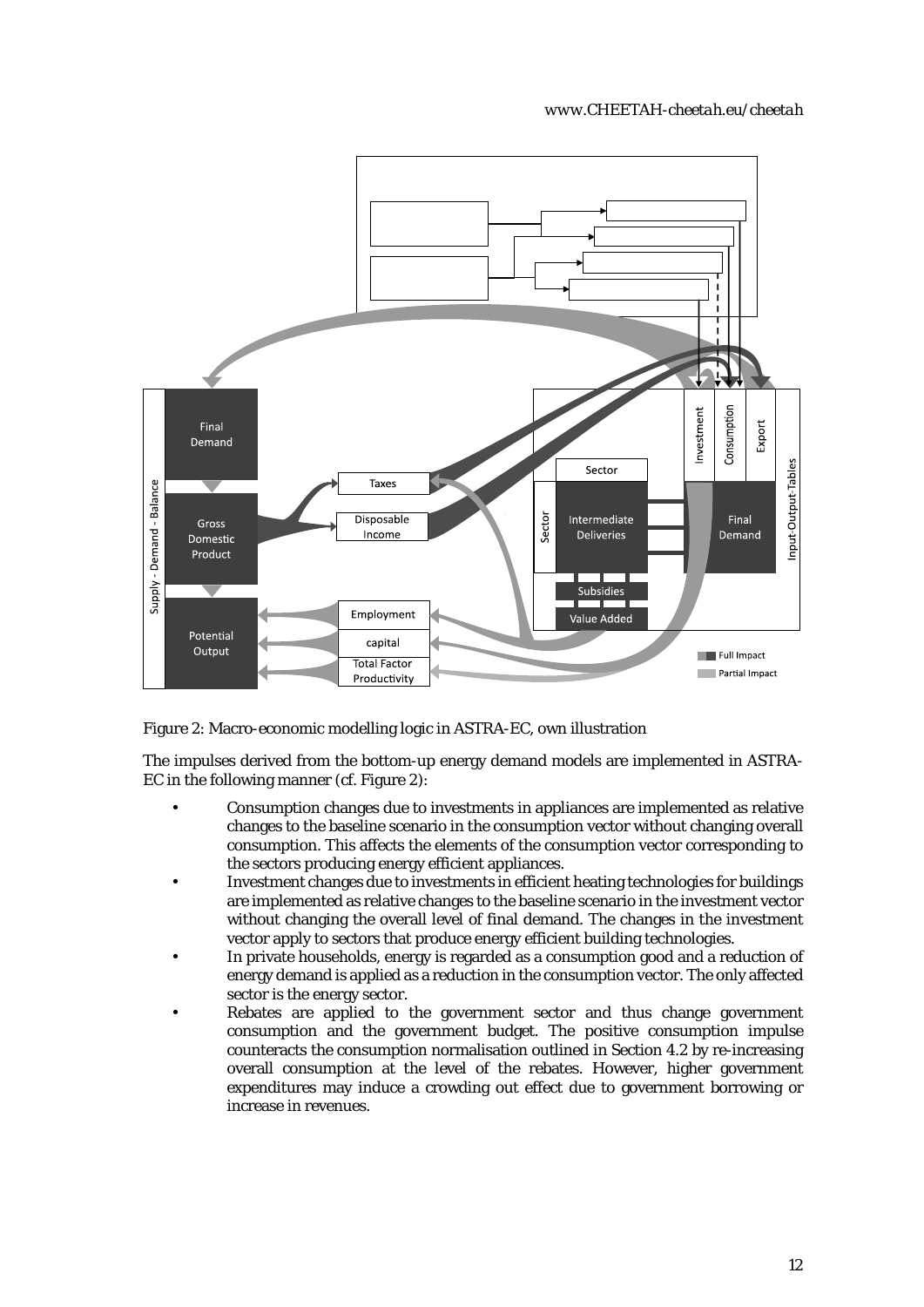These impulses not only directly affect the sectors producing appliances and efficiency technologies for buildings but also indirectly affect other sectors through the interconnectedness of the economy. The reduction in energy demand also indirectly leads to reductions in energy imports. In addition, the changes in consumption induce further macroeconomic effects, including a change in aggregate value added (GDP), leading to subsequent changes in the overall investment volume, employment and productivity. Therefore, the production potential of the economy may change as a result of the energy efficiency measures.

## <span id="page-12-0"></span>**5 Macroeconomic impulses**

This section summarizes the output from the energy demand models, which serves as input to the macroeconomic modelling. The energy demand models deliver investment impulses for each country and technology. These investment impulses are then broken down into sectoral impulses per country based on detailed sector mappings for each technology covered (see [Figure 3\)](#page-12-2). The energy demand impulses are allocated to the energy sector and the rebates to the government sector (see Section [4.3\)](#page-10-0).



#### <span id="page-12-2"></span>Figure 3: Illustration of the impulse conversion for the macroeconomic modelling, own illustration

The country-level impulses for appliances and building technologies are summarized in Sections [5.1](#page-12-1) and [5.2,](#page-13-0) respectively. All impulses are presented as differences between a baseline case, which has also been defined as part of the scenarios in D 5.1 and the two considered policy scenarios:

- 1. Individual policy instrument scenario (S1)
- 2. Policy-package scenario (S2)

### <span id="page-12-1"></span>*5.1 Appliances*

This section presents the output from the energy demand model FORECAST for appliance and lighting technologies, e.g. refrigerators, washing machines, lighting and televisions. The following table shows the differences of impulses between the individual policy instrument scenario (S1) or the policy-package scenario (S2) and the current-policy scenario, respectively, for the three variables investments, energy expenditures and rebates. In FORECAST, the policy scenarios are modelled to start after 2020. Therefore, in contrast to the building impulses, appliance impulses are only shown for the base years 2025 and 2030.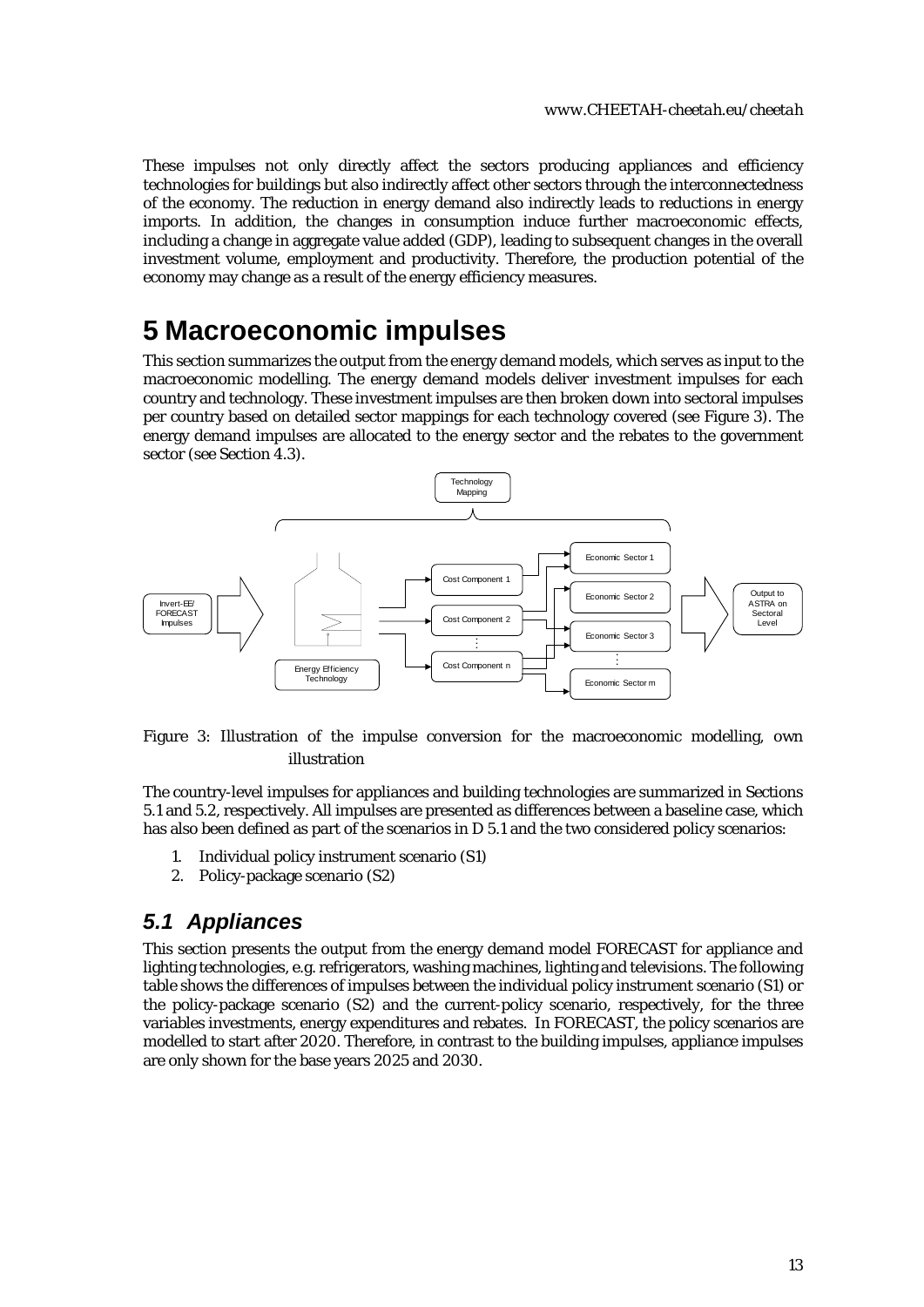<span id="page-13-3"></span>Table 3: Overview of differences in investments, energy expenditures and rebates related to appliances between individual policy instrument scenario (S1) and currentpolicy scenario, and between policy-package scenario (S2) and currentpolicy scenario [Mio. EUR]

|                            | 2025      |         | 2030      |          |
|----------------------------|-----------|---------|-----------|----------|
| Variable/scenario          | S1        | S2      | S1        | S2       |
| Investments                | 5992.6    | 7062.1  | 6933.2    | 8852.0   |
| <b>Energy expenditures</b> | $-1590.8$ | -1691.7 | $-3504.0$ | $-3692.$ |
| <b>Rebates</b>             |           | 1327.3  | 0.0       | 1822.5   |

## <span id="page-13-0"></span>*5.2 Buildings*

This section presents the output from the energy demand model Invert/EE-Lab for efficient building technologies: building envelope (i.e. thermal retrofits), smart thermostats and heating, ventilation and air conditioning (HVAC) technologies. The data exchange focuses on differences in costs and spending on energy carriers and investments into heating systems as well as thermal renovation measures. Please also see the summary report of WP 5 for details on energy demand developments in the building sector for building technologies. The following table shows the differences of impulses between the individual policy instrument scenario (S1) or the policypackage scenario (S2) and the current-policy scenario, respectively, for the three variables investments, energy expenditures and rebates.

<span id="page-13-4"></span>Table 4: Overview of differences in investments, energy expenditures and rebates related to

building technologies between individual policy instrument scenario (S1) and current-policy scenario, and between policy-package scenario (S2) and current-policy scenario [Mio. EUR]

|                   | 2020     |          | 2025      |            | 2030       |            |
|-------------------|----------|----------|-----------|------------|------------|------------|
| Variable/scenario | S1       | S2       | S1        | S2         | S1         | S2         |
| Investments       | $-440.8$ | 3231.3   | 7648.4    | 6869.7     | 10718.1    | 12072.1    |
| <b>Energy</b>     |          |          |           |            |            |            |
| expenditures      | $-301.6$ | $-711.2$ | $-8953.8$ | $-10808.9$ | $-12244.6$ | $-17596.2$ |
| <b>Rebates</b>    | $-246.7$ | $-189.5$ | 4053.1    | 4555.5     | 4680.2     | 5189.3     |

## <span id="page-13-1"></span>**6 Macroeconomic effects**

## <span id="page-13-2"></span>*6.1 Overview of results*

The investment, energy expenditure and rebate impulses serve as inputs for the macroeconomic model ASTRA-EC, which is used for the assessment of macroeconomic effects. As described above, these impulses represent the difference between the individual policy instrument scenario (S1) or the policy-package scenario (S2) and the current-policy scenario, which is also referred to as the business-as-usual (BAU) scenario. The simulation of macroeconomic effects is conducted for the period from 2012 to 2030. All monetary indicators are portrayed in real terms in 2005  $\epsilon$ . Thus, the unit " $\epsilon$ " henceforth refers to 2005  $\epsilon$ . The model calculations are performed on a yearly basis. However, due to the small size of the results at the beginning of the simulation period, the results are only shown for the target year 2030.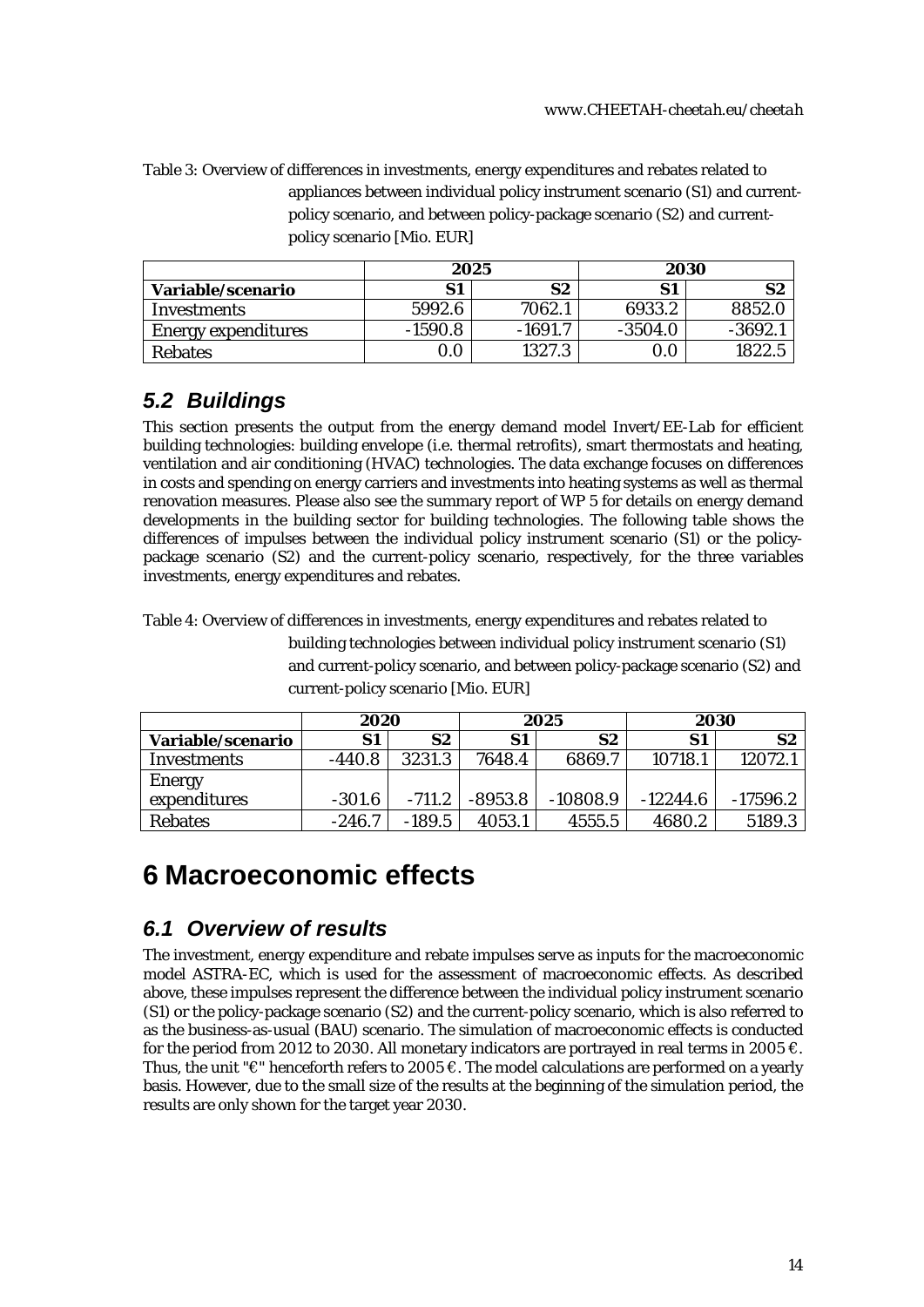

<span id="page-14-0"></span>Figure 4: Relative yearly GDP and employment change (in full time equivalents, FTE) for EU 28 in 2030 for the individual policy instrument scenario (S1) and the policypackage scenario (S2)

The investment impulses have a positive effect on the sectors which provide investment goods in the form of appliances, efficiency technologies and insulation for buildings. The energy demand reduction has a negative effect on the energy sector. Depending on the relationship between the investment impulse and the energy expenditure impulse, a different reaction is supposed for final consumption. If the energy savings are higher than the investment impulse, the saved money is assumed to be spent on other goods, and aggregate consumption thus increases accordingly. If the investments in one country are higher than the associated energy savings, it is assumed that aggregate consumption has to be reduced accordingly. This consumption reduction is alleviated by rebates, which however increase government expenditures, which have to be alimented by the private sector. Thus, from a macroeconomic real goods perspective, the spending on energy efficient technologies has an investment character: in the year of the investment, there might be a crowding out of other elements of final demand, if the achieved reduction of energy consumption is not strong enough. However, in the following years, the energy efficiency technologies also lead to energy demand reductions, which enable to spend more on consumption. In our S1 and S2 scenarios, there are flows of investment between 2012 and 2030. The effects of the investments taking place in the latter years also have a payback in the form of reduced energy consumption which takes place after 2030. Thus, it has to be kept in mind that the modelling time frame does not cover all of the positive effects of the impulses.

[Figure 4](#page-14-0) illustrates that the overall effect on GDP and employment on the European level is relatively small in both scenarios. Over the entire simulation period, average EU 28 GDP is 0.03% above the current-policies scenario in the individual policy instrument scenario (S1), and 0.05% above the current-policies scenario in the policy-package scenario (S2). The effects on employment in full time equivalents (FTE) are even smaller: The results point towards an increase of 0.01 % in both scenarios. In absolute terms, these changes equate to 5 billion  $\epsilon$  of additional EU 28 GDP per year in the S1 scenario and 8 billion € additional yearly GDP in the S2 scenario.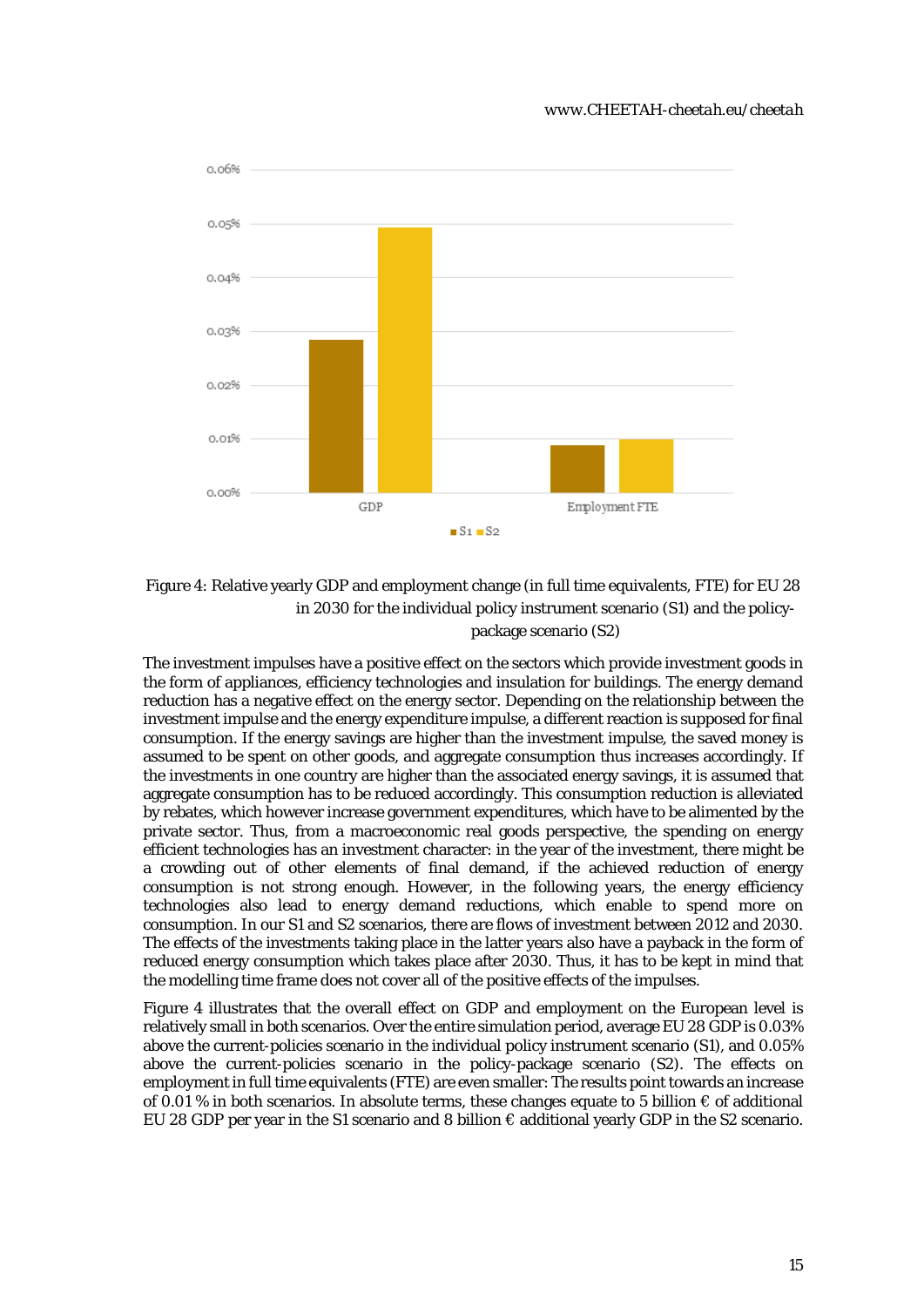The yearly changes in European employment are approximately 19.000 additional jobs in FTE in both scenarios.



### <span id="page-15-0"></span>*6.2 Sectoral effects*

<span id="page-15-1"></span>

The difference between the GDP and employment effects is mainly due to shifts between economic sectors with different labour productivities. The S1 and S2 scenarios represent a strategy in which energy is substituted for by capital (investment into energy efficient technologies), which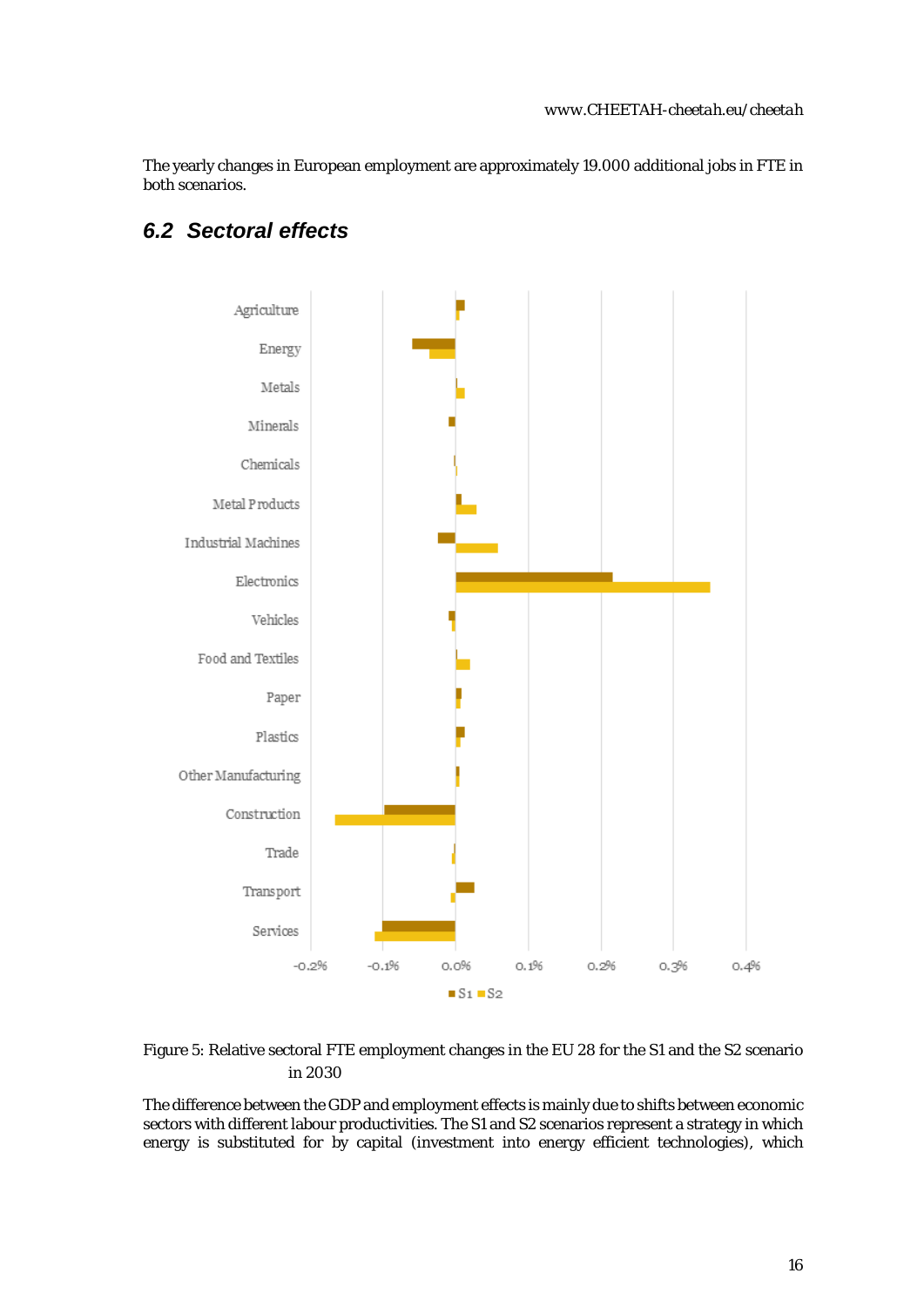temporarily have to be financed on the macroeconomic level by foregone consumption. As consumption is more strongly linked to service sectors than investment, the service sectors decline in importance. In general, the more manufacturing based sectors linked to the production of appliances and building technologies are more labour productive than service sectors. Thus, we see a trend that the employment results are somewhat less positive than the effects on GDP.

On a sectoral level, the results reflect the structure of the impulses[. Figure 5](#page-15-1) exemplarily illustrates the EU 28 change in employment per sector for both scenarios. The manufacturing sectors generally benefit from the investments in appliances and building technologies. The biggest gain in FTE employment relative to the baseline scenario is in the electronics sector with over 0.3 %. In contrast, the energy and minerals sectors (which also include fossil fuels) experience a small decline in employment relative to the baseline scenario. The employment effects are also negative in some service sectors, due to the negative impulse on final consumption in the case of higher investment costs than energy savings. Even though the construction sector benefits from a small fraction of the investment expenditures from thermal retrofits, the negative consumption impulse is also responsible for an overall negative effect in this sector. These negative effects are, however, comparatively small. The structure of changes to sectoral value added is similar to that of employment.

### <span id="page-16-0"></span>*6.3 Distributive effects*

In order to assess the macroeconomic effects with respect to their distribution among different socioeconomic groups, the effects on the disposable incomes per quintile are portrayed i[n Figure](#page-16-1)  [6.](#page-16-1) All quintiles experience a small relative increase in disposable income of about the same magnitude (~0.04%) in both scenarios. Only quintile 2 (in both scenarios) and quintile 3 (in the policy-package scenario) display slightly higher gains in disposable income than the other quintiles. This indicates that the efficiency measures portrayed in the modelling do not appear to have negative redistributive effects.



<span id="page-16-1"></span>Figure 6: Relative changes to disposable incomes per quintile in the EU 28 for the S1 and the S2 scenario in 2030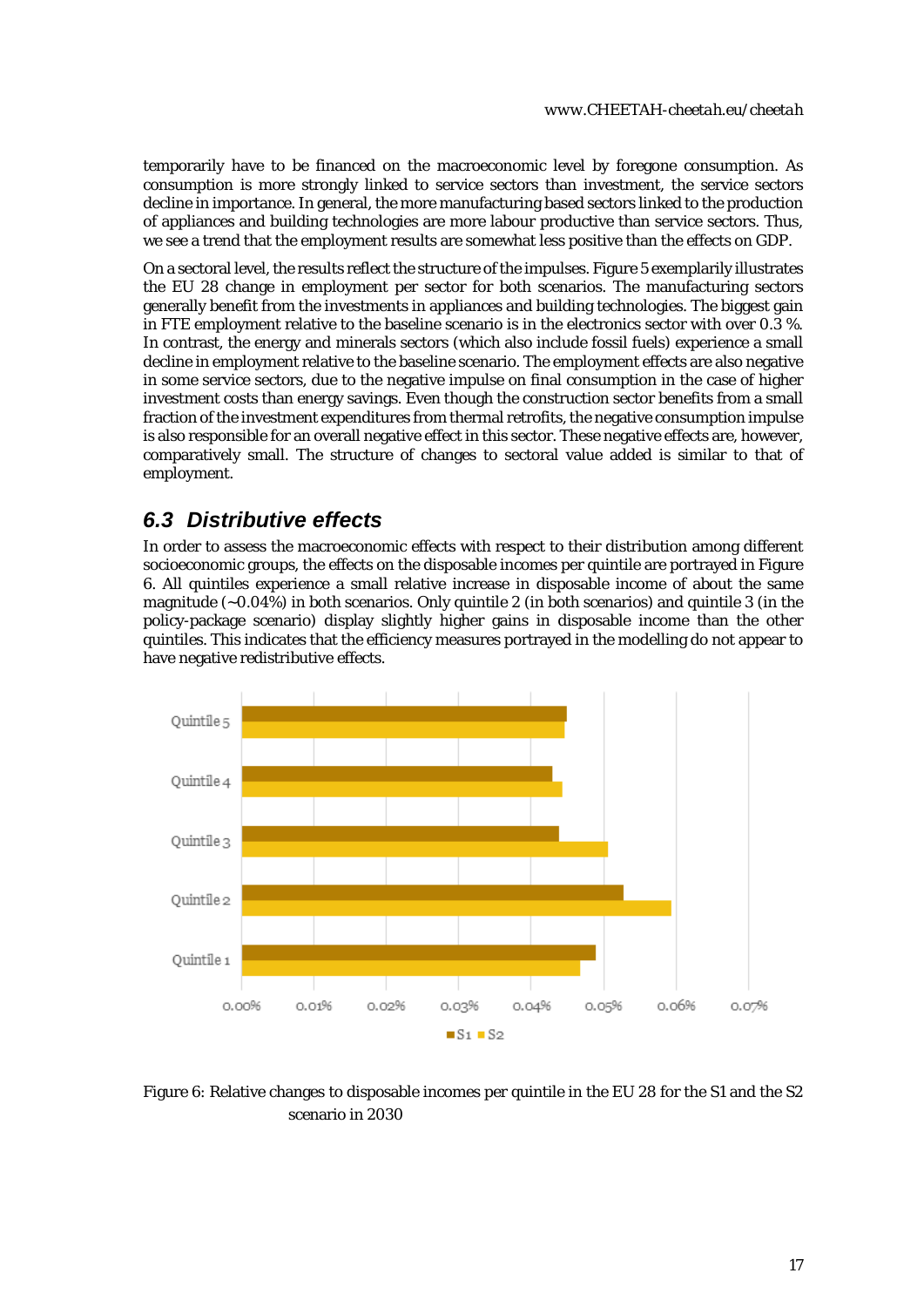The relatively equal distribution of the change in disposable incomes can be explained by two contrasting developments. On the one hand, the mostly indiscriminate allocation of rebates (in S1) and the higher propensity to invest in energy efficiency point towards more positive effects for higher quintiles. On the other hand, the structural shifts between economic sectors from the investment and compensatory consumption impulses (more manufacturing and less services) point towards more positive effects for lower quintiles. A more positive effect for the lower quintiles can be observed in S2, where appliance rebates only apply to low-income households. This increases the positive income effect especially for quintiles 2 and 3 relative to S1, as can be seen i[n Figure 6.](#page-16-1)

## <span id="page-17-0"></span>*6.4 Discussion of results*

It is difficult to quantitatively compare these results to the literature because the considered scenarios differ or may not be readily comparable since not all information is present. However, a rough comparison with the results of the other studies quoted in the introduction reveals some overall similarities but also some structural differences. Similar to these studies, we see positive economic impacts, which are partially driven by import substitution of energy carriers. However, the results in this study are considerably smaller than those in the literature. Differences are observable with regard to the sectoral composition. In the present analysis we see that some services are among the sectors losing employment. Due to the higher labour intensity of services, it is therefore not surprising to see that in our results – in contrast to some other studies – the employment impacts are less strong than the GDP impacts. Our assumption that crowding out effects are (temporarily) taking place contributes substantially to these differences.

There are various caveats which have to be taken into account in interpreting these results. First, the positive effects of energy costs reductions cannot fully be accounted for within the modelling time horizon, because they still accrue to households after the investments have been undertaken. Second, the results depend on the results of the energy demand modelling, and especially on the order of magnitude of investments in relation to energy cost reductions. Third, the results are influenced by our assumption that crowding out is taking place. This is a rather cautious, neoclassical assumption. If a Keynesian situation is assumed, in which underutilized capacity and idle capital can accommodate additional investments, the assumption of a crowding out of consumption by investment does not hold anymore. Under such assumptions, the additional investments lead to increases of final demand, which leads via multiplier effects to a higher increase in employment and GDP than in the present model results. Taken together, this means that the results should be interpreted as a constituting a lower boundary of possible macroeconomic effects.

# <span id="page-17-1"></span>**7 Conclusions**

The macroeconomic effects of the two analysed policy scenarios are very small compared to the overall economy of the EU 28. The small magnitude of effects is expectable since the sums of the impulses on the country level rarely surpass 0.5% of GDP. However, it could be shown that the investment in energy efficiency technologies and the associated energy savings can have moderate positive overall effects, reduce the reliance on energy imports and point towards structural shifts of the economy that does not have regressive effects.

Taken together, the macroeconomic impacts of the scenarios show characteristics of an investment process, which one the one hand strengthens manufacturing industries but comes at the cost of temporarily reduced aggregate consumption. At the same time, the fiscal position of households is strengthened through energy savings that extend beyond the investment period. In sum, it can be concluded that investments in energy efficiency will have at least moderate positive macroeconomic impacts for the EU.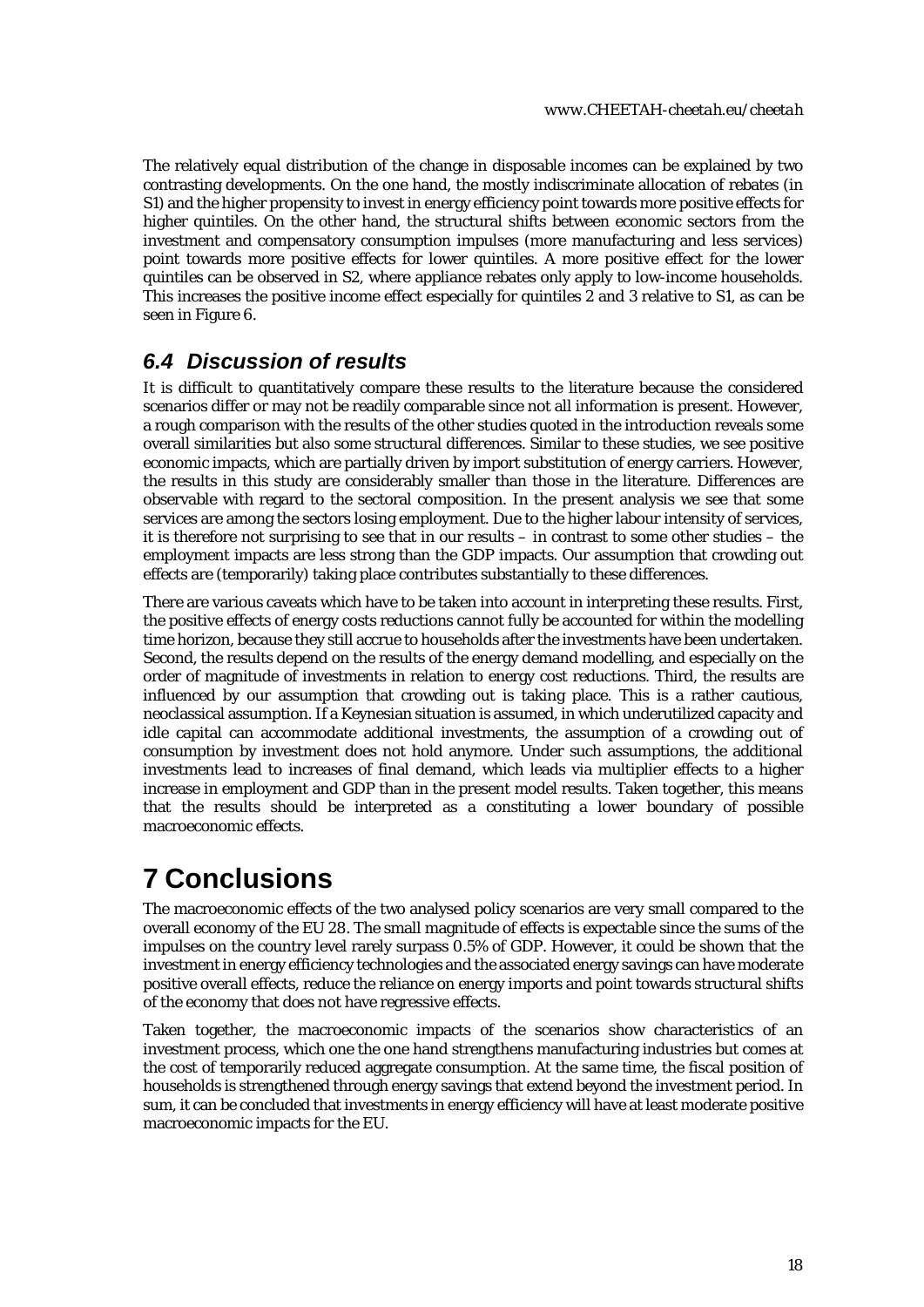## <span id="page-18-0"></span>**References**

Barker, Terry; Alexandri, Eva; Mercure, Jean-Francois; Ogawa, Yuki; Pollitt, Hector (2015): GDP and employment effects of policies to close the 2020 emissions gap. In Climate Policy 16 (4). pp. 393–414. DOI: 10.1080/14693062.2014.1003774.

Barker, Terry; Ekins, Paul; Foxon, Tim (2007): The macro-economic rebound effect and the UK economy. In Energy Policy 35 (10). pp. 4935–4946. DOI: 10.1016/j.enpol.2007.04.009.

Cleff, T. und Rennings, K. (2013): Are there any first mover advantages for pioneering firms? Lead market oriented business strategies for environmental innovation, [European Journal of](http://www.scopus.com/source/sourceInfo.url?sourceId=144961&origin=resultslist)  [Innovation Management](http://www.scopus.com/source/sourceInfo.url?sourceId=144961&origin=resultslist) 15 (4), pp. 491-513

Croucher, Matt (2012): What is important when modeling the economic impact of energy efficiency standards? In Utilities Policy 22. pp. 50–57. DOI: 10.1016/j.jup.2011.12.002.

CSES and Oxford Research (2011): Final Evaluation of the Lead Market Initiative, Final Report, Luxembourg: Publications Office of the European Union

Diederich, H. (2016): Environmental Policy and Renewable Energy Equipment Exports. Heidelberg: Springer.

Dosi, G.; Pavitt, K.; Soete, L. (1990). The Economics of Technical Change and International Trade, New York.

Duscha, V.; Ragwitz, M.; Breitschopf, B.; Schade, W.; Walz, R.; Pfaff, M.; Visser, E. de; Resch, G.; Nathani, C.; Zagamé, P.; Fougeyrollas, A.; Boitier, B. (2014) Employment and growth effects of sustainable energies in the European Union. Final Report. Contract no.: ENER/C1/428-2012. Brussels: European Commission, 2014, 199 S.

Duscha, V.; Ragwitz, M.; Resch, G.; Schade, W. Pfaff, M.; Fougyerollas, A.; Breitschopf, B.; Walz, R. (2016): Renewable energy deployment in Europe up to 2030 and the aim of a triple dividend. Energy Policy 95, S. 314–323.

Edler, J., Georghiou, L., Blind, K., Uyarra, E. 2012. Evaluating the demand side: New challenges for evaluation, Research Evaluation 21, 33–47

European Commission (2010): Communication from the Commission. Europe 2020 - A strategy for smart, sustainable and inclusive growth. COM(2010) 2020 final. Brussels.

European Commission (2011a): Communication from the Commission to the European Parliament, the Council, the European Economic and Social Committee and the Committee of the Regions. A resource-efficient Europe – Flagship initiative under the Europe 2020 Strategy. COM (2011) 21. Brussels.

European Commission (2011b): Communication from the Commission to the European Parliament, the Council, the European Economic and Social Committee and the Committee of the Regions. A Roadmap for moving to a competitive low carbon economy in 2050. COM(2011) 112 final. Brussels.

European Commission (2011c): Communication from the Commission to the European Parliament, the Council, the European Economic and Social Committee and the Committee of the Regions. Energy Efficiency Plan 2011. COM(2011) 109 final/2. Brussels.

European Commission (2011d): Communication from the Commission to the European Parliament, the Council, the European Economic and Social Committee and the Committee of the Regions. Energy Roadmap 2050. COM(2011) 885 final. Brussels.

Fagerberg, J. (1995b), Technology and Competitiveness, Oxford Review of Economic Policy, 12(3), pp. 39-51.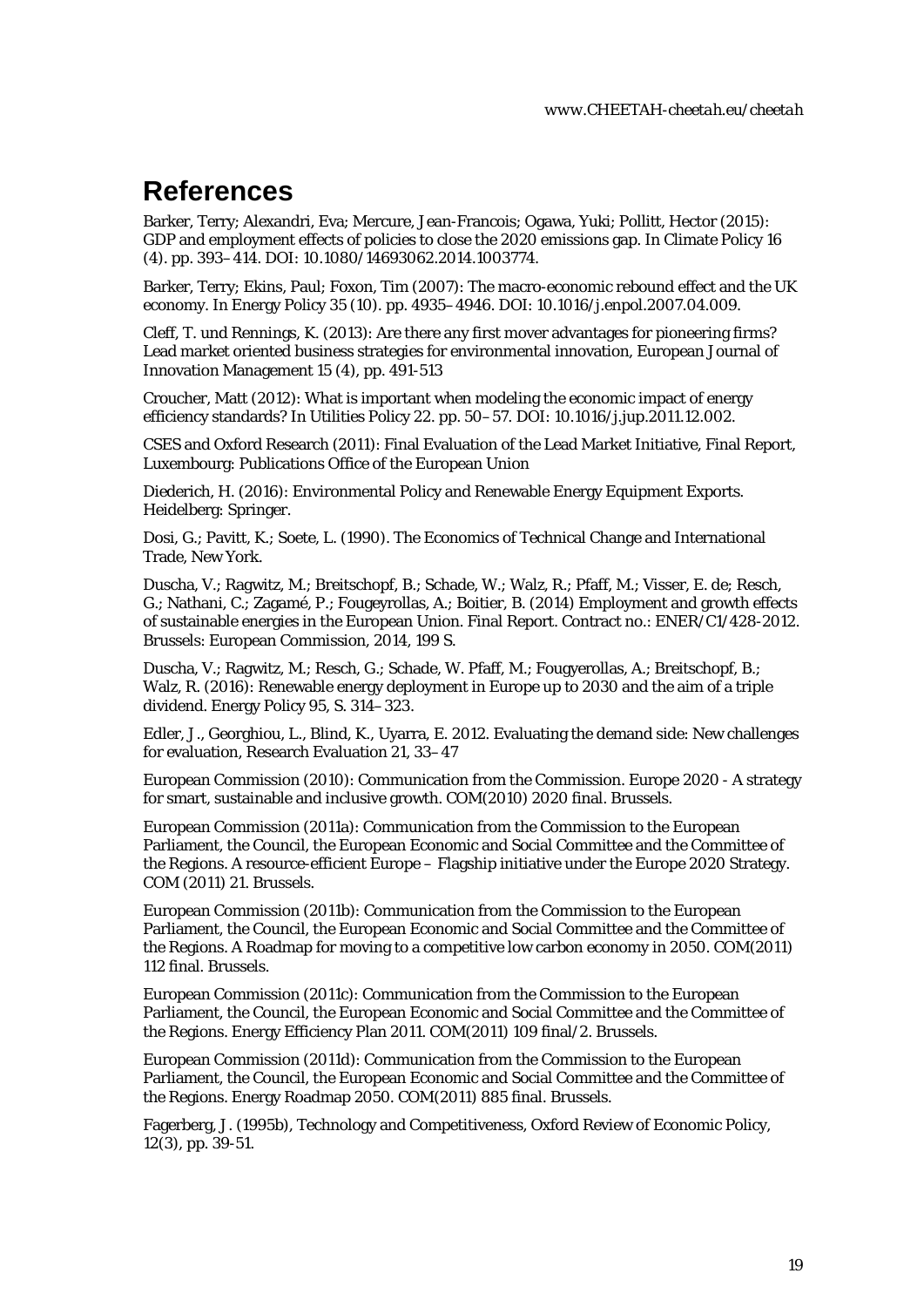HSBC (2016): Global Trade Report 2016.

https://globalconnections.hsbc.com/downloads/trade\_forecasts/global.pdf

IEA (2014): Capturing the multiple benefits of energy efficiency. Available online at http://www.iea.org/publications/freepublications/publication/Captur\_the\_MultiplBenef\_ofEn ergyEficiency.pdf.

Mirasgedis, S.; Tourkolias, C.; Pavlakis, E.; Diakoulaki, D. (2014): A methodological framework for assessing the employment effects associated with energy efficiency interventions in buildings. In Energy and Buildings 82. pp. 275–286. DOI: 10.1016/j.enbuild.2014.07.027.

OECD (2014); Trade Patterns in the 2060 world economy. OECD Economics department Working Paper No. 1142.

OECD/IEA (2012): Spreading the Net. The multiple benefits of energy efficiency improvements. OECD. Paris. Available online at

https://www.iea.org/publications/insights/insightpublications/Spreading\_the\_Net.pdf.

Pietrobelli, C., Rabellotti, R., 2011. Global value chains meet innovation systems: are there learning opportunities for developing countries? World Development 39 (7), 1261–1269.

Pollitt, Hector; Alexandri, Eva; Chewpreecha, Unnada; Roso, Antonio De; Drost, Roel; Estourgie, Laurent et al. (2016): The Macroeconomic and Other Benefits of Energy Efficiency.

PWC (2014): Global Economy Watch: Issue October 2014. PricewaterhouseCoopers LLP.

[Quitzow, R.,](http://www.scopus.com/authid/detail.url?authorId=55966478700&eid=2-s2.0-84894088108) [Walz, R.,](http://www.scopus.com/authid/detail.url?authorId=7005843091&eid=2-s2.0-84894088108) [Köhler, J.,](http://www.scopus.com/authid/detail.url?authorId=7202427420&eid=2-s2.0-84894088108) [Rennings, K.](http://www.scopus.com/authid/detail.url?authorId=6603617557&eid=2-s2.0-84894088108) 2014: The concept of "lead markets" revisited: Contribution to environmental innovation theory [Environmental Innovation and Societal](http://www.scopus.com/source/sourceInfo.url?sourceId=19700201681&origin=recordpage)  [Transitions](http://www.scopus.com/source/sourceInfo.url?sourceId=19700201681&origin=recordpage) Vol. 10, March 2014, pp. 4-19

Saunders, Harry (2013): Is what we think of as "rebound" really just income effects in disguise? In Energy Policy 57. pp. 308–317. DOI: 10.1016/j.enpol.2013.01.056.

Sugathan, M. (2015): Addressing Energy Efficiency Products in the Environmental Goods Agreement. ICTSD Issue Paper No. 20..

Turner, Karen (2009): Negative rebound and disinvestment effects in response to an improvement in energy efficiency in the UK economy. In Energy Economics 31 (5). pp. 648– 666. DOI: 10.1016/j.eneco.2009.01.008.

Walz, R. (2006) Impacts of Strategies to Increase Renewable Energy in Europe on Competitiveness and Employment. Energy & Environment 17, pp. 951-975.

Walz, R., Eichhammer, W. 2012. Benchmarking Green Innovation. Mineral Economics 24 (1), 79-101.

[Walz, R.,](http://www.scopus.com/authid/detail.url?origin=resultslist&authorId=7005843091&zone=) [Köhler, J.](http://www.scopus.com/authid/detail.url?origin=resultslist&authorId=7202427420&zone=) 2014[: Using lead market factors to assess the potential for a sustainability](http://www.scopus.com/record/display.url?eid=2-s2.0-84894092112&origin=resultslist&sort=plf-f&src=s&st1=Walz&st2=Rainer&nlo=1&nlr=20&nls=&sid=D536CF9149D72D66C74210DB2EA9FFDD.FZg2ODcJC9ArCe8WOZPvA%3a62&sot=anl&sdt=aut&sl=32&s=AU-ID%28%22Walz%2c+Rainer%22+7005843091%29&relpos=3&relpos=3&citeCnt=2&searchTerm=AU-ID%28%5C%26quot%3BWalz%2C+Rainer%5C%26quot%3B+7005843091%29)  [transition.](http://www.scopus.com/record/display.url?eid=2-s2.0-84894092112&origin=resultslist&sort=plf-f&src=s&st1=Walz&st2=Rainer&nlo=1&nlr=20&nls=&sid=D536CF9149D72D66C74210DB2EA9FFDD.FZg2ODcJC9ArCe8WOZPvA%3a62&sot=anl&sdt=aut&sl=32&s=AU-ID%28%22Walz%2c+Rainer%22+7005843091%29&relpos=3&relpos=3&citeCnt=2&searchTerm=AU-ID%28%5C%26quot%3BWalz%2C+Rainer%5C%26quot%3B+7005843091%29) [Environmental Innovation and Societal Transitions,](http://www.scopus.com/source/sourceInfo.url?sourceId=19700201681&origin=recordpage) Vol. 10, March 2014, pp. 20-41

Walz, R.; Pfaff, M.; Marscheider-Weidemann, F.; Glöser-Chahoud, S. (2017): Innovations for reaching the green sustainable development goals – where will they come from? International Economics and Economic Policy 14 (3), S. 684-695.

Walz, R.; Schleich, J.: The economics of climate policy: macroeconomic effects, structural adjustments, and technical change, Heidelberg: Physica 2009.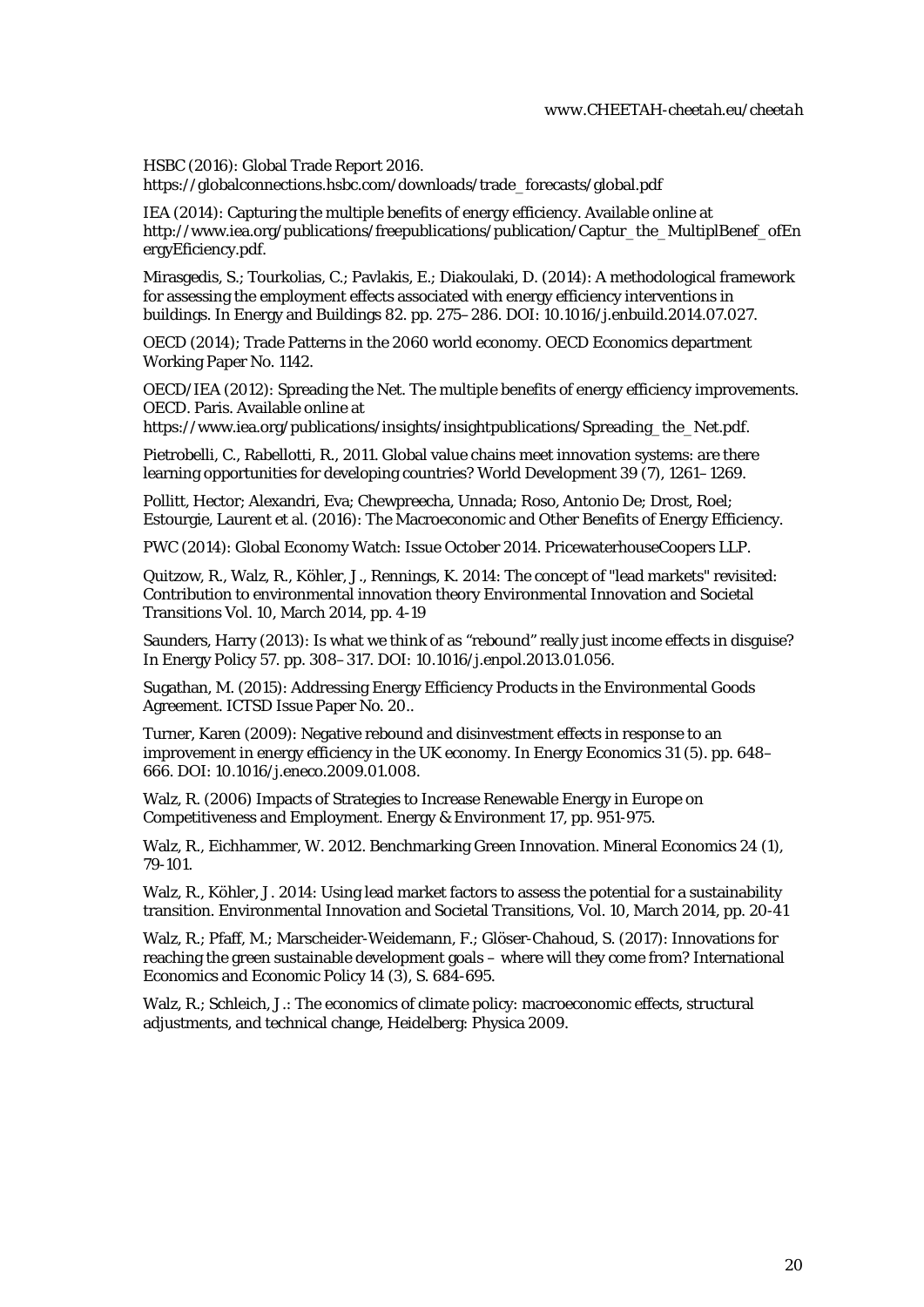## **List of abbreviations**

| <b>GDP</b>       | <b>Gross Domestic Product</b>                                              |
|------------------|----------------------------------------------------------------------------|
| <b>FTE</b>       | <b>Full Time Equivalent</b>                                                |
| <b>HVAC</b>      | Heating, Ventilation and Air Conditioning                                  |
| ICT              | <b>Information and Communication Technologies</b>                          |
| IO.              | <b>Input-Output</b>                                                        |
| <b>NUTS</b>      | Nomenclature of Territorial Units for Statistics                           |
| <b>NACE</b>      | European sector classification: Nomenclature generale des Activites        |
|                  | Economiques dans les Communautes Europeennes                               |
| <b>NACE-CLIO</b> | Is the branch of NACE 1970 used for the compilation of input-output tables |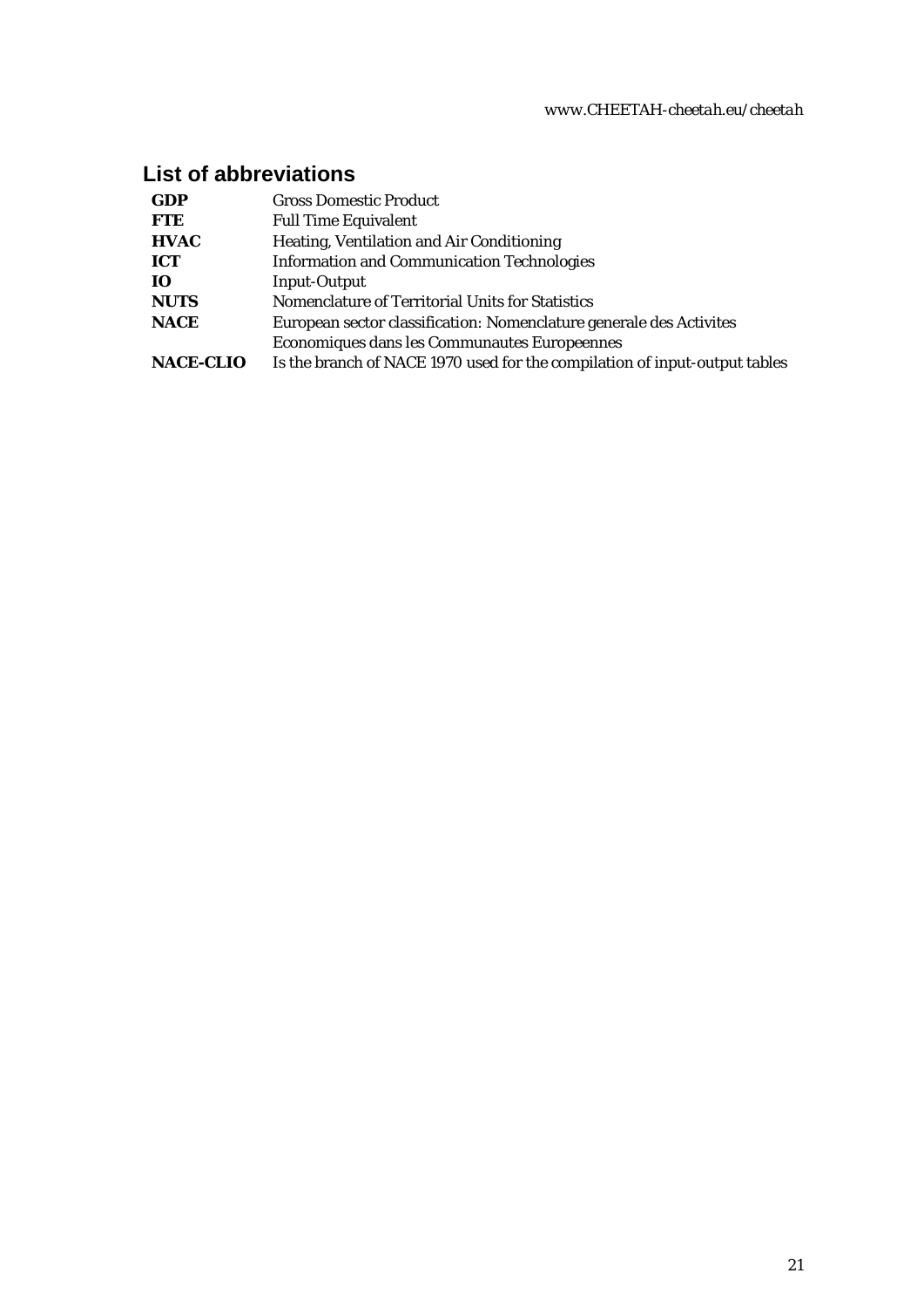# <span id="page-21-0"></span>**Appendix A Description of the ASTRA-EC model**

## *1.1 The modelling approach*

The ASTRA-EC-EC model is based on System Dynamics methodology. System Dynamics does not focus on the analysis of specific fields like economy or transport, but is a general methodology that can be applied to any kind of system meeting some basic conditions. In brief, a System Dynamics model consists of a set of hypotheses on the relationship between causes and resulting effects. Hypotheses may be based on theory or only informed by theory, but empirical inputs from statistics, surveys or other observations may also be used.

Relationships are represented by equations that are written and solved by mathematical simulation. In other words, a System Dynamic model does not have a specific set of unknown parameters or variables whose value is estimated as a solution of the model. Instead, most of the model variables change dynamically over time as an effect of the interaction of positive or negative feedback loops. This can be considered as the most important characteristics of any complex systems. System Dynamics models consist of three main types of variables: level, flow and auxiliary variables. The state of a variable is mainly calculated within level variables changed over time by inflows and outflows that are driven by auxiliary variables. Mathematically, level variables are solved with differential equations. Since the solution of a system with a set of level variables is too complex, an approximation is applied by solving only the related difference equations. Nevertheless, the mathematical calculations in a large scale System Dynamics model like ASTRA-EC-EC are challenging and demanding on the computational equipment.

As opposed to computed general equilibrium models, reaching a steady state or equilibrium in each stage of the simulation is not foreseen in System Dynamics models. Dedicated software allows the development of System Dynamics models concentrating on the causal relationships by means of intuitive graphical interfaces.

The ASTRA-EC-EC model is therefore focused on the investigation of functional cause-and-effect relationships between the systems represented (transport, economy, environment) and connected through several feedback loops. The model is developed using Vensim® software.

## <span id="page-21-1"></span>*1.2 Overview of the model structure*

The model covers the time period from 1995 until 2050. Results in terms of main indicators are available on a yearly basis via a user interface. Geographically, ASTRA-EC-EC covers all EU28 member states plus Norway and Switzerland.

ASTRA-EC-EC consists of different modules, each related to one specific aspect, such as the economy, the transport demand, the vehicle fleet. The main modules cover the following aspects:

- Population and social structure (household types and income groups).
- Economy (including input-output tables, government, employment and investment).
- Foreign trade.
- Transport (including demand estimation, modal split, transport cost and infrastructure networks)
- Vehicle fleet (road).
- Environment (including pollutant emissions,  $CO<sub>2</sub>$  emissions, fuel consumption).

A key feature of ASTRA-EC-EC as an integrated assessment model is that the modules are linked together. Changes in one system are thus transmitted to other systems and can feed back to the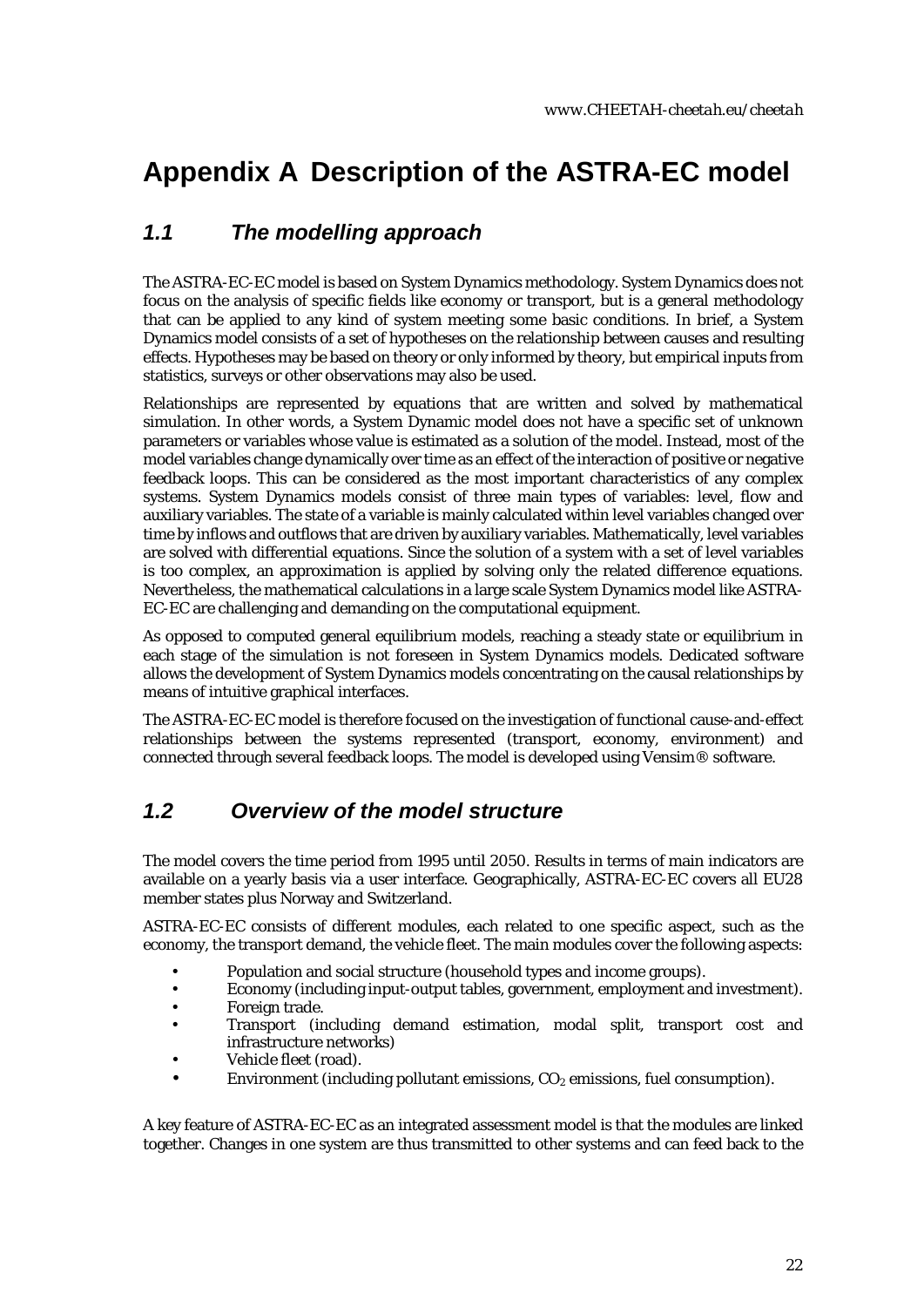original source of variation. For instance, changes in the economic system immediately feed into changes of the transport behaviour and alter origins, destinations and volumes of European transport flows. In turn, via some micro-macro bridges (see below), the changes in the transport system feed back into the economic system e.g. adapting the consumption behaviour of households or the sectoral interchange of intermediate goods and services.

Since all modules are part of the same dynamic structure, the whole model is simulated simultaneously. The most appealing consequence is that there is no need of iterations to align the results of the various modules. All parts of the model are always consistent to each other throughout the whole simulation.

An overview on the modules and their main linkages is presented in [Figure 7](#page-22-1).



Source: TRT - Fraunhofer-ISI

<span id="page-22-1"></span>Figure 7: Overview of the linkages between the modules in ASTRA-EC

## <span id="page-22-0"></span>*1.3 Geographical scope and zoning system*

Different levels of spatial categorizations are applied in parallel in ASTRA-EC-EC:

- The first categorization is based on the country level spatial differentiation, applied in all the modules of the model;
- The second categorization is founded on the NUTS I zones level, which is applied in the transport module to represent national trips;
- The third categorization is built on the NUTS II zones level, applied in the transport modules (for trips generation) as well as for population;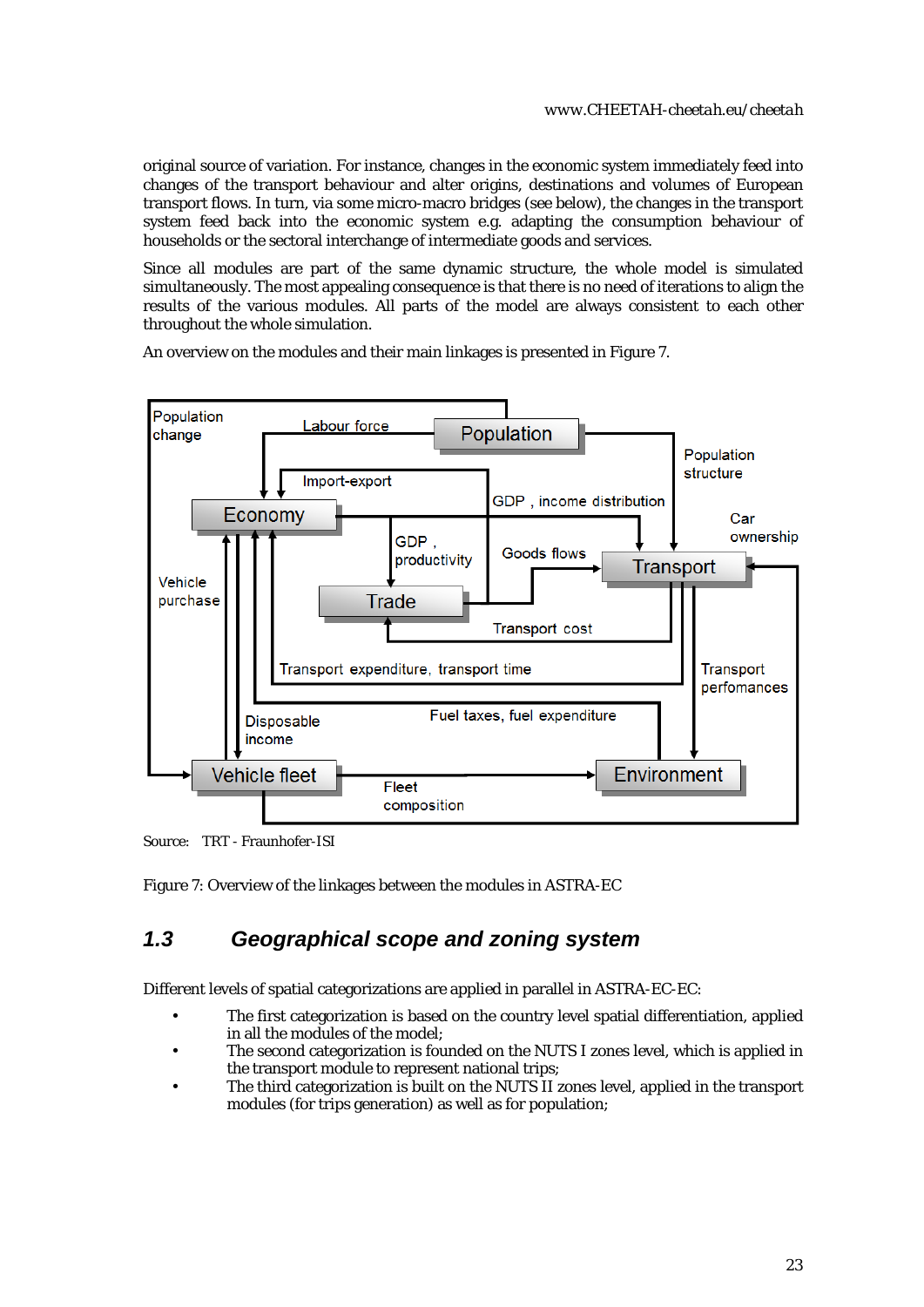Further differentiation within NUTS II zones is provided in some modules like e.g. the transport module. Finally, for intercontinental trade and transport demand an aggregated zoning system is applied to non-European areas, including the following world regions: Arab-African Oil Exporters, Asian Oil Exporters, Brazil, China, East Asia, India, Japan, Latin America, North America, Oceania, Russia, South-Africa, South-Asia, Turkey, Rest-of-the-World.

At the European level, each country is treated separately in the model, resulting in a total of 30 states. The specific application of spatial categories in the modules of ASTRA-EC-EC is shown in the following table.

| Spatial<br>category | Population | economi<br>Macro | Φ<br>Trad | Transpor | Vehicle fleet | Environmen |
|---------------------|------------|------------------|-----------|----------|---------------|------------|
| Country             | X          | X                | X         | X        | X             | X          |
| <b>NUTSI</b>        | X          |                  |           | X        |               |            |
| <b>NUTSII</b>       | X          |                  |           | X        |               |            |
| Urban context       |            |                  |           | X        |               |            |
| World regions       |            |                  | X         | X        |               |            |

<span id="page-23-1"></span>Table 0-5: Summary of spatial categorizations used in different modules of ASTRA-EC

Source: TRT / Fraunhofer-ISI

As highlighted in the table above, the transport module includes the most detailed level of spatial categorization, while in the other modules (except the population module) the variables are mainly defined at country level.

It would be desirable that the same level of spatial detail is available also for the other modules, but this is not feasible within a System Dynamics model calculating each variable for every time step from 1995 to 2050. When NUTS I and NUTS II level is used to describe transport demand, the size of the model becomes already quite big. Using the same detail throughout the model would lead to unsustainable computational problems due to the overall model size.

Therefore, the implementation of more detailed spatial categorizations only in the transport module results from a balanced judgment of factors: model requirements, soft- and hardware capabilities, and data availability. Outside the transport module, the NUTS level is used only for selected socio-economic indicators.

## <span id="page-23-0"></span>*1.4 Sectoral differentiation*

Sectoral disaggregation in ASTRA-EC-EC is based on the concept of *NACE-CLIO* sectoral coding system where NACE stands for the general industrial classification of economic activities within the European communities and CLIO for Classification and nomenclature of input-output. Both are used Eurostat statistics, though the CLIO system is especially designed to generate harmonised input-output tables for the EU25 countries since each country used its own national system e.g. in Germany with 59 sectors or in the United Kingdom with 102 sectors.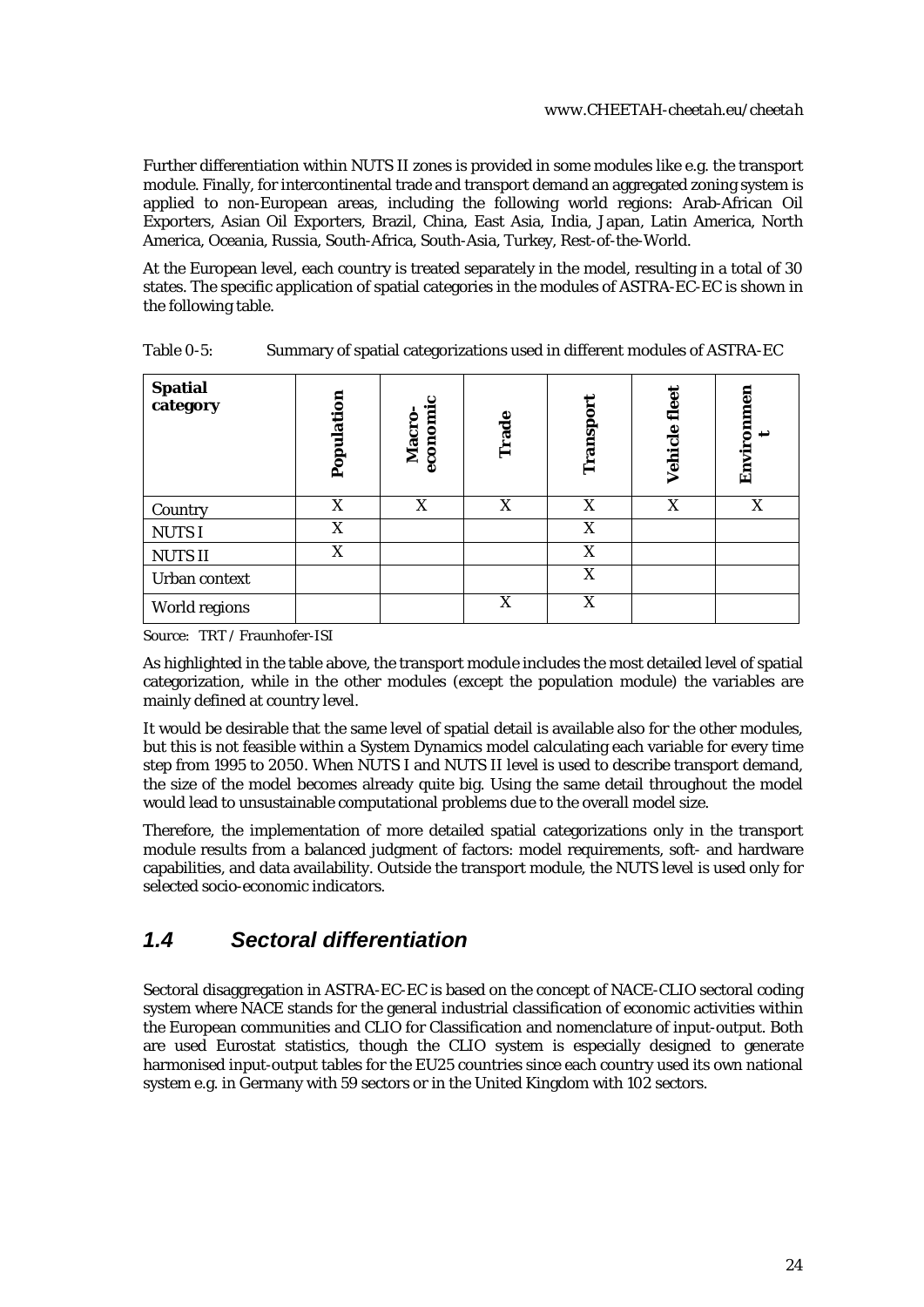| Nr.                     | <b>IOSector</b>               | <b>TradeSector</b>           |
|-------------------------|-------------------------------|------------------------------|
| $\mathbf{1}$            | <b>Agriculture</b>            | <b>T</b> Agriculture         |
| $\boldsymbol{2}$        | <b>Energy</b>                 | <b>T</b> Energy              |
| 3                       | <b>Metals</b>                 | <b>T</b> Metals              |
| $\overline{\mathbf{4}}$ | <b>Minerals</b>               | <b>T</b> Minerals            |
| $\overline{5}$          | Chemicals                     | <b>T</b> Chemicals           |
| 6                       | <b>Metal Products</b>         | <b>T</b> Metal Products      |
| $\overline{7}$          | <b>Industrial Machines</b>    | <b>T</b> Industrial Machines |
| 8                       | <b>Computers</b>              | <b>T</b> Computers           |
| 9                       | <b>Electronics</b>            | <b>T</b> Electronics         |
| 10                      | Vehicles                      | <b>T</b> Vehicles            |
| 11                      | Food                          | T Food                       |
| $\overline{12}$         | <b>Textiles</b>               | <b>T</b> Textiles            |
| $\overline{13}$         | Paper                         | T Paper                      |
| 14                      | <b>Plastics</b>               | <b>T</b> Plastics            |
| $\overline{15}$         | <b>Other Manufacturing</b>    | <b>T Other Manufacturing</b> |
| 16                      | Construction                  | not included                 |
| 17                      | Trade                         | <b>T</b> Other Services      |
| 18                      | Catering                      | <b>T</b> Other Services      |
| $\overline{19}$         | <b>Transport Inland</b>       | <b>T Transport Services</b>  |
| $\overline{20}$         | <b>Transport Air Maritime</b> | <b>T Transport Services</b>  |
| 21                      | <b>Transport Auxiliary</b>    | <b>T Transport Services</b>  |
| $\overline{22}$         | Communication                 | <b>T</b> Other Services      |
| 23                      | <b>Banking</b>                | <b>T</b> Other Services      |
| 24                      | <b>Other Market Services</b>  | <b>T</b> Other Services      |
| 25                      | <b>Non Market Services</b>    | <b>TOther Services</b>       |

<span id="page-24-0"></span>Table 0-6: Differentiation into 25 economic sectors in ASTRA-EC

Source: Fraunhofer-ISI

The NACE system corresponds to international classifications like *ISIC* (International Standard Industrial Classification), such that also data following these categorisations could be used, and is available as NACE with 17, 25 or 44 sectors. Three main reasons suggest using the NACE-CLIO version with 25 sectors (see following table): firstly, in ASTRA-EC-EC the use of harmonised input-output tables for the EU27+2 countries is of significant importance to reflect the economic interactions that are induced in all sectors of the national economies by influences of policies in those sectors that are directly related to transport demand. Eurostat provides such tables for most of the EU27 countries plus Norway and Switzerland for 1995. Values for 1995 are required as the sectoral interweavement is initiated by data. Input output tables of upcoming years are endogenously calculated based on changing final use. They are not calibrated against input output tables of following years. Secondly, the split into 25 sectors offers five sectors that are directly related to transport demand changes and that would be affected by transport policies. These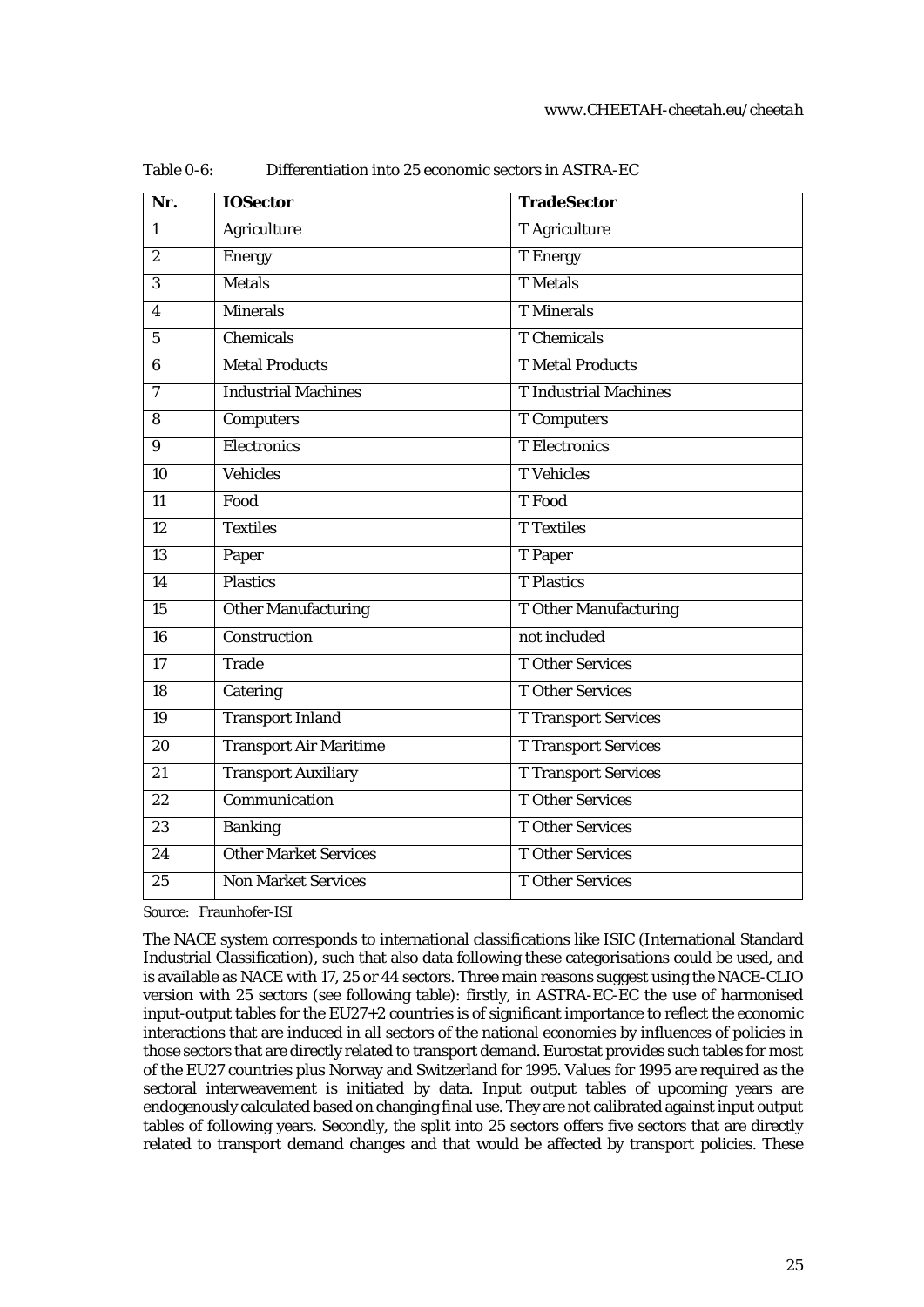sectors are sector 2 Refined petroleum products and Electric power, gas, etc. influenced by private expenditures for fuel; sector 10 Transport Equipment affected by private car purchase and investments in any other kind of vehicles; sector 16 Building and Construction driven among others by investments in transport facilities (e.g. container terminals or stations) and transport networks; sector 19 Inland Transport Services influenced by expenditures for bus, rail, road freight transport and inland waterway transport; sector 20 Maritime and Air Transport Services affected by ocean ship transport and air transport. Thirdly, among the 25 sectors are already 9 service sectors which enable the model to take account of the ever increasing importance of services for the European economies. A conversion table from the NACE Revision 2 classification of economic sectors (65 sectors) to the NACE-CLIO version called IOSector (25 sectors) is provided below.

<span id="page-25-0"></span>

| Table 0-7: | Conversion factors from NACE Rev. 2 CPA 65 classification to ASTRA-EC |
|------------|-----------------------------------------------------------------------|
|            | NACE-CLIO 25 classification                                           |

| <b>NACE</b><br>Rev.2 | <b>Sector Name</b>                                                                                      | <b>IOSector</b>            | <b>Conversio</b><br>n |
|----------------------|---------------------------------------------------------------------------------------------------------|----------------------------|-----------------------|
| $A_01$               | Products of agriculture, hunting and<br>related services                                                | <b>Agriculture</b>         | $\overline{1}$        |
| $A_02$               | Products of forestry, logging and related<br>services                                                   | Agriculture                | $\overline{1}$        |
| $A_03$               | Fish and other fishing products;<br>aquaculture products; support services<br>to fishing                | Agriculture                | $\mathbf{1}$          |
| B                    | Mining and quarrying                                                                                    | <b>Metals</b>              | 0.43                  |
| B                    | Mining and quarrying                                                                                    | <b>Minerals</b>            | 0.21                  |
| $\bf{B}$             | Mining and quarrying                                                                                    | <b>Energy</b>              | 0.36                  |
| $C_1$ 10-12          | Food products. beverages and tobacco<br>products                                                        | Food                       | 0.9                   |
| $C_1$ 10-12          | Food products. beverages and tobacco<br>products                                                        | <b>Other Manufacturing</b> | $\overline{0.1}$      |
| $C_13-15$            | Textiles. wearing apparel and leather<br>products                                                       | <b>Textiles</b>            | $\overline{1}$        |
| $C_1$ 16             | Wood and of products of wood and<br>cork. except furniture; articles of straw<br>and plaiting materials | <b>Other Manufacturing</b> | $\mathbf{1}$          |
| $C_1$ 17             | Paper and paper products                                                                                | Paper                      | $\mathbf{1}$          |
| $C_18$               | Printing and recording services                                                                         | Paper                      | $\overline{0.5}$      |
| C <sub>18</sub>      | Printing and recording services                                                                         | Other Manufacturing        | 0.5                   |
| $C_19$               | Coke and refined petroleum products                                                                     | <b>Energy</b>              | $\mathbf{1}$          |
| $C_2$                | <b>Chemicals and chemical products</b>                                                                  | <b>Chemicals</b>           | $\mathbf{1}$          |
| $C_2$                | Basic pharmaceutical products and<br>pharmaceutical preparations                                        | Chemicals                  | $\overline{1}$        |
| C <sub>22</sub>      | Rubber and plastics products                                                                            | <b>Plastics</b>            | $\mathbf{1}$          |
| C <sub>23</sub>      | Other non-metallic mineral products                                                                     | <b>Minerals</b>            | $\overline{1}$        |
| $C_2$ 24             | <b>Basic metals</b>                                                                                     | <b>Metals</b>              | $\mathbf{1}$          |
| $C_25$               | Fabricated metal products. except<br>machinery and equipment                                            | Metal<br><b>Products</b>   | $\overline{1}$        |
| $C_2$ 8              | Computer. electronic and optical<br>products                                                            | Computers                  | $\overline{1}$        |
| $C_2$ 27             | <b>Electrical equipment</b>                                                                             | Electronics                | $\mathbf{1}$          |
| $\overline{C}$ 28    | Machinery and equipment n.e.c.                                                                          | <b>Industrial Machines</b> | $\overline{1}$        |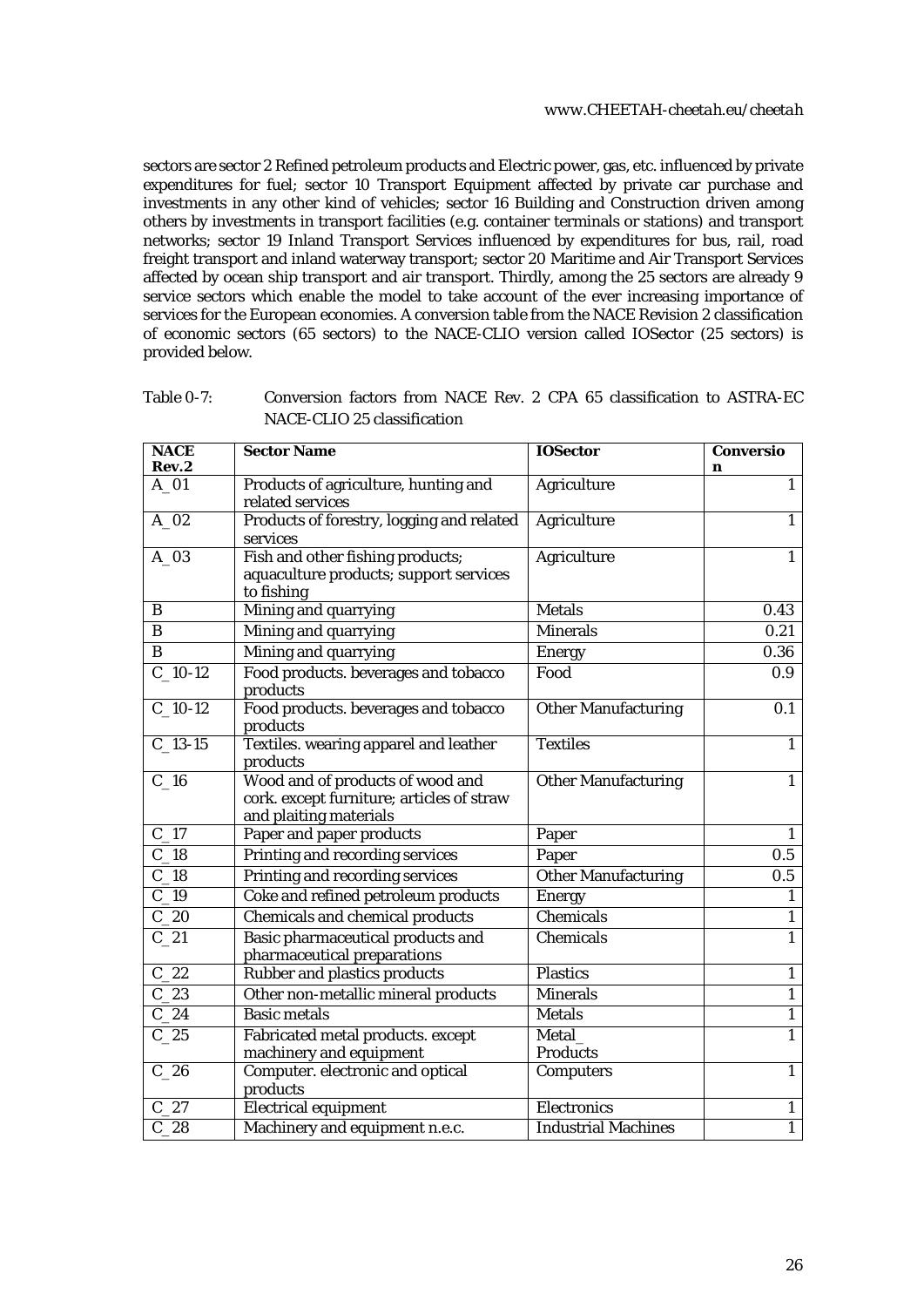#### *[www.CHEETAH-cheetah.eu/cheetah](https://www.briskee-cheetah.eu/cheetah/)*

| $C_29$      | Motor vehicles, trailers and semi-                                          | <b>Vehicles</b>                         | $\mathbf{1}$ |
|-------------|-----------------------------------------------------------------------------|-----------------------------------------|--------------|
| $C_30$      | trailers<br>Other transport equipment                                       | <b>Vehicles</b>                         | $\mathbf{1}$ |
| $C_31-32$   |                                                                             | Other_                                  | $\mathbf{1}$ |
|             | Furniture; other manufactured goods                                         | Manufacturing                           |              |
| $C_33$      | Repair and installation services of<br>machinery and equipment              | <b>Trade</b>                            | 1            |
| D           | Electricity, gas, steam and air-<br>conditioning                            | <b>Energy</b>                           | 1            |
| E_36-37     | Natural water; water treatment and<br>supply services                       | <b>Energy</b>                           | 1            |
| E_38-39     | Sewerage; waste collection, treatment                                       | <b>Non Market Services</b>              |              |
|             | and disposal activities; materials                                          |                                         |              |
|             | recovery; remediation activities and                                        |                                         |              |
|             | other waste management services                                             |                                         |              |
| $\mathbf F$ | Constructions and construction works                                        | Construction                            |              |
| $G_45$      | Wholesale and retail trade and repair<br>services of motor vehicles and     | <b>Trade</b>                            |              |
|             | motorcycles                                                                 |                                         |              |
| $G_46$      | Wholesale trade services, except of                                         | <b>Trade</b>                            | 1            |
|             | motor vehicles and motorcycles                                              |                                         |              |
| $G_47$      | Retail trade services, except of motor                                      | <b>Trade</b>                            | 1            |
|             | vehicles and motorcycles                                                    |                                         |              |
| $H_49$      | Land transport services and transport                                       | <b>Transport Inland</b>                 | 1            |
|             | services via pipelines                                                      |                                         |              |
| $H_50$      | Water transport services                                                    | <b>Transport Air</b>                    | 1            |
|             |                                                                             | <b>Maritime</b>                         |              |
| $H_51$      | Air transport services                                                      | <b>Transport Air</b><br><b>Maritime</b> | $\mathbf{1}$ |
| $H_52$      | Warehousing and support services for                                        | <b>Transport Auxiliary</b>              | $\mathbf{1}$ |
| H 53        | transportation<br><b>Postal and courier services</b>                        | Communication                           |              |
|             |                                                                             |                                         | $\mathbf{1}$ |
| Ι           | <b>Accommodation and food services</b>                                      | Catering                                | $\mathbf{1}$ |
| $J_58$      | <b>Publishing services</b>                                                  | <b>Other Market Services</b>            | $\mathbf{1}$ |
| $J_59$      | Motion picture, video and television                                        | <b>Other Market Services</b>            |              |
|             | programme production services, sound                                        |                                         |              |
|             | recording and music publishing;                                             |                                         |              |
|             | programming and broadcasting services<br><b>Telecommunications services</b> | <b>Other Market Services</b>            |              |
| $J_60$      |                                                                             | <b>Other Market Services</b>            | 1<br>1       |
| $J_{62-63}$ | Computer programming, consultancy<br>and related services; information      |                                         |              |
|             | services                                                                    |                                         |              |
| $K_64$      | Financial services, except insurance and<br>pension funding                 | <b>Banking</b>                          | 1            |
| $K_{65}$    | Insurance, reinsurance and pension                                          | <b>Banking</b>                          | 1            |
|             | funding services, except compulsory                                         |                                         |              |
|             | social security                                                             |                                         |              |
| $K_{66}$    | Services auxiliary to financial services                                    | <b>Banking</b>                          | 1            |
|             | and insurance services                                                      |                                         |              |
| L           | Real estate services                                                        | <b>Other Market Services</b>            | 1            |
| $L_{68}$    | Of which: imputed rents of owner-<br>occupied dwellings                     | <b>Other Market Services</b>            | 1            |